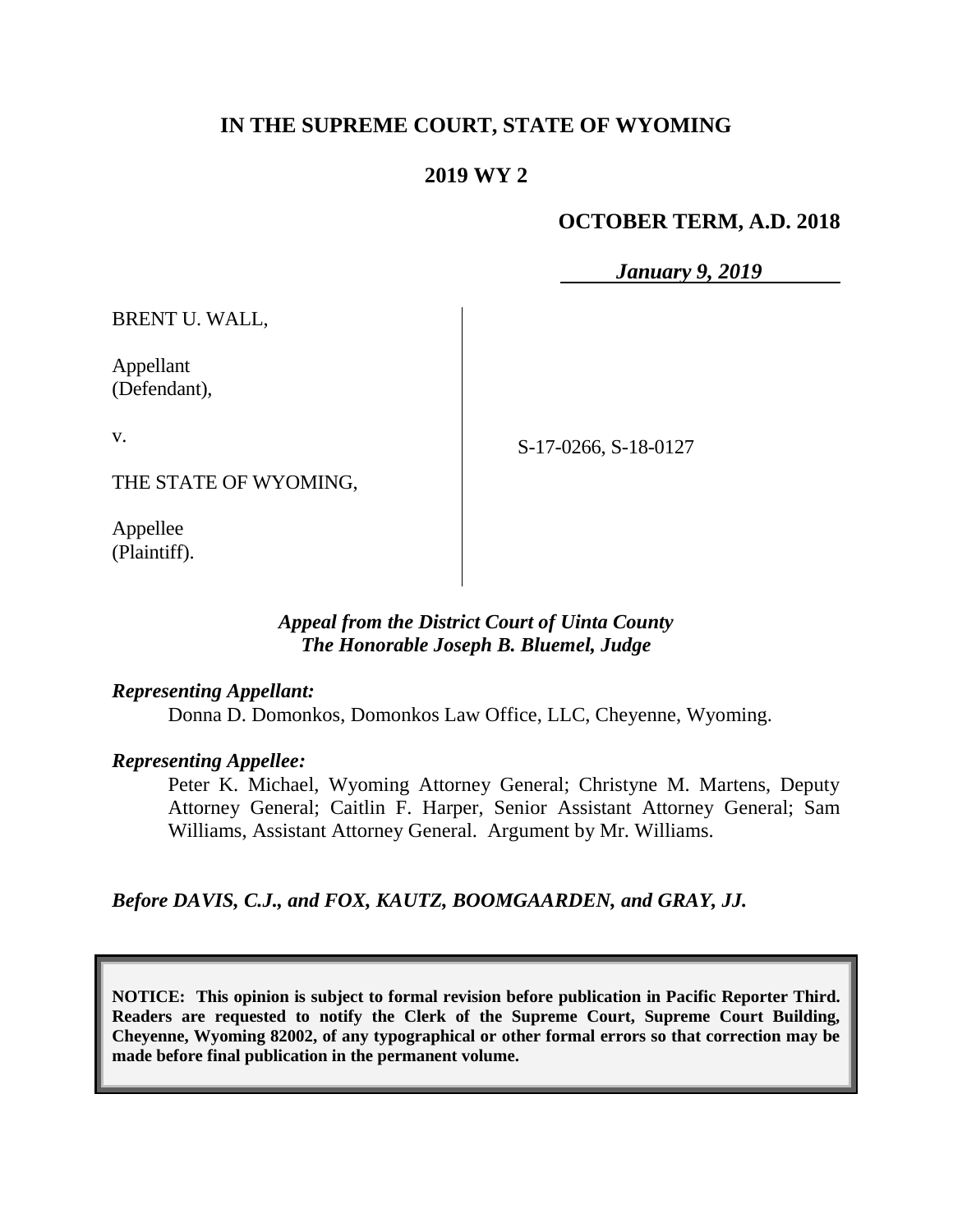### **DAVIS**, **Chief Justice**.

[¶1] Brent Wall was convicted of one count of first degree sexual assault of a minor. On appeal he claims that his right to be present at every stage of the trial was violated and that he was denied effective assistance of counsel. We find no reversible error and affirm.

### **ISSUES**

[¶2] Mr. Wall presents two issues on appeal, which we restate as:

1. Did the district court commit reversible error when it responded to a juror note expressing confusion over DNA testimony without informing either party of the juror note and the court's response to it?

2. Was Mr. Wall's right to effective assistance of counsel denied: a) by trial counsel's conflict of interest; and b) when trial counsel did not adequately pursue a theory of intentional secondary DNA transfer?

### **FACTS**

[¶3] MW is the biological daughter of Sandra Bell-Wall and Brent Wall, the defendant in this case. Ms. Bell-Wall and Mr. Wall divorced in 2000, and Ms. Bell-Wall was given primary custody of MW, who was then about two, and her three-year-old sister CW. MW lived with her mother, sister, and half-brother in Urie, Wyoming, until December 2012.

[¶4] In 2012, MW was fourteen and had engaged in a number of troubling behaviors, including the use of fake social media profiles to lure classmates into conversations (also known as catfishing), sexually explicit conversations, falsely accusing family members of hurting her, committing self-harm by cutting her arms and torso, and generally being rebellious. When MW threatened to commit suicide, MW, her mother, and her father and stepmother, Arlee Wall, met with a counselor. It was decided that MW would move to Evanston, Wyoming to live with her father and stepmother and their two younger children.

[¶5] After MW moved in with her father and stepmother, her behavioral issues abated. In the fall of 2014, however, when she was sixteen years old, she wrecked her car, and after that her grades dropped and her troubling behaviors resurfaced. In early 2015, her grades were continuing to drop, and she had a boyfriend and best friend that her stepmother believed were negative influences. She began catfishing again, and she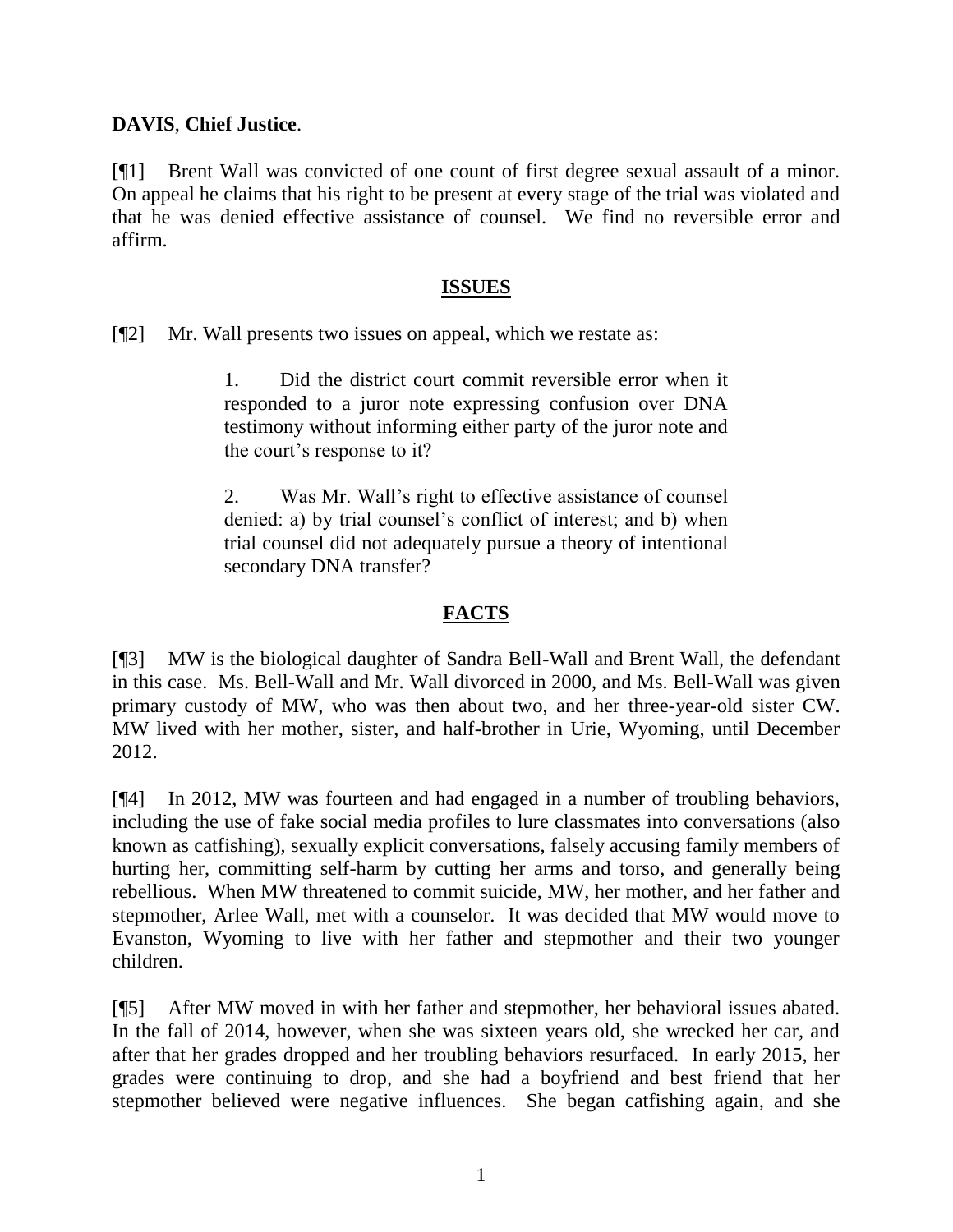included in one of her profiles a fake obituary for her little sister. After her own electronic devices were taken from her, she stole electronic devices from her father and stepmother to use for catfishing, and when she was confronted with the theft, she first blamed her young half-sister and then destroyed the devices. In February, she altered and attempted to cash two checks written by her stepmother to her school for lunches.

[¶6] As discipline for these behaviors, MW had her activities and privileges restricted, and she was required to do chores to earn enough money to pay for the destroyed electronic devices. She was also homeschooled and restricted to her bedroom when not performing chores. All items were removed from her bedroom except her bed, a blanket, a desk, and a bible. She was required to wear shorts and a tank top so her father and stepmother could see if she was cutting herself.

[¶7] On March 1, 2015, MW's biological mother and sister came for a visit that lasted until about 1:30 that afternoon. After the visit, Ms. Bell-Wall expressed concern that MW seemed sad, and Mr. Wall assured her that MW's restrictions would soon be lifted. Later that afternoon, at about 2:30 p.m., MW's stepmother left to run errands. She arrived back home at about 4:00 and testified that the following then occurred:

> Q. Now, when you got back, did you have a conversation with [MW]?

- A. I did.
- Q. And do you recall that?
- $A.$  I do.
- Q. And what was that conversation?

A. I was hugging her.

She was crying. I thought she was crying because of the punishment.

I told her, "It's almost over. I know it's hard."

And she says, "You don't know how hard it is."

And I told her, "I do."

And then she told me, "While you were gone, dad made me give him a blowjob."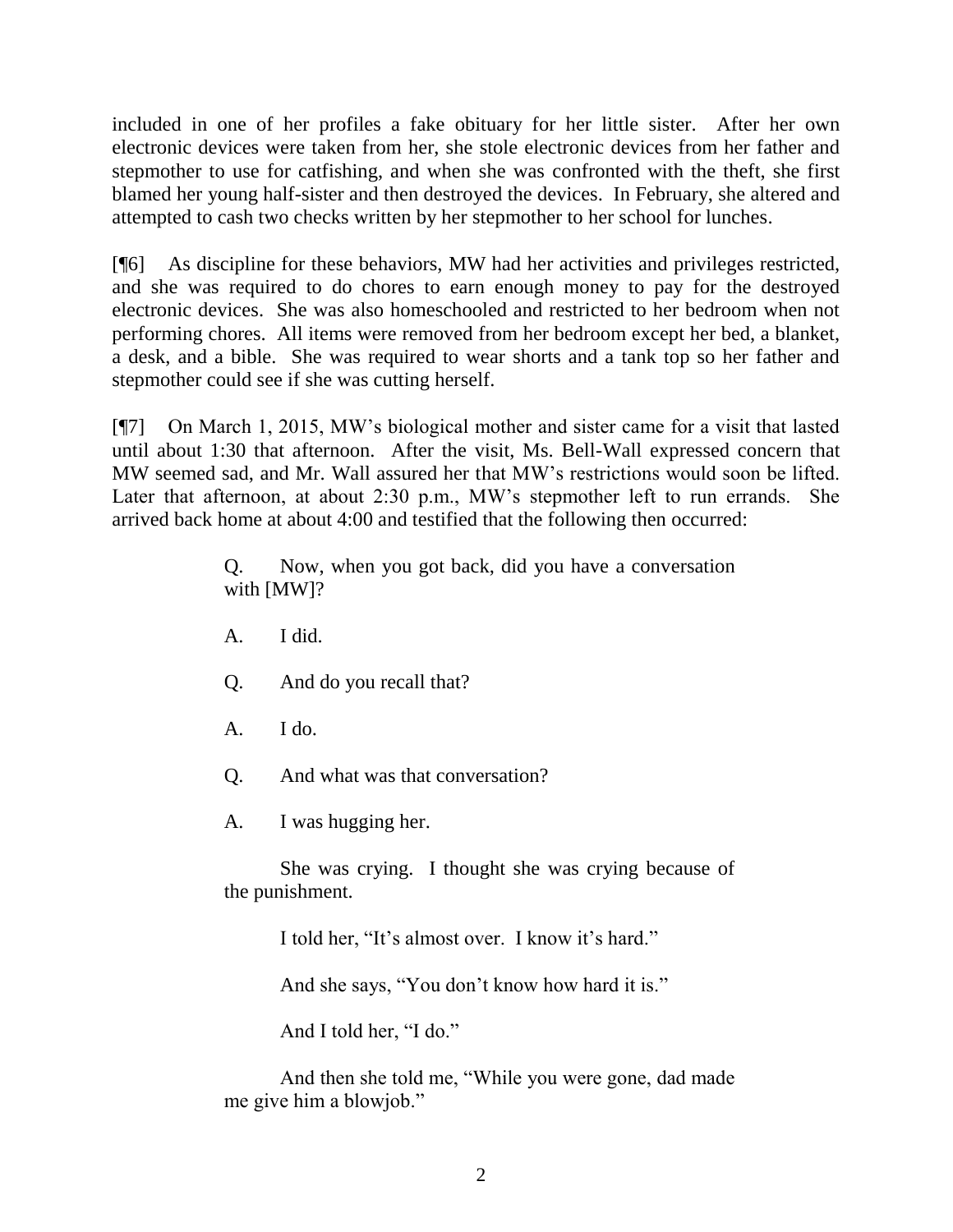Q. And how did you react to that?

A. I was shocked that she could even say that.

I stepped back and I looked at her. And she said, "He did. He said you wouldn't believe me, but he did it and I can prove it."

Q. And what did you do?

A. I just – I shook my head and I grabbed a load of groceries and I went in the house.

Brent was sitting on the couch with the two kids when I walked in. And then I went back out for more groceries. She –

Q. And did [MW] bring groceries in or not?

A. Well, she was waiting for me at the car.

Q. And then did you have any more conversation?

A. Yeah. She – she told me that, "He blew it in my mouth and I can prove it."

And I told her, "The mouth cleans itself. Don't you know that?"

And she goes, "But it's there. I haven't ate or drank anything since he did it."

And, I just – I shook my head, and she grabbed a load and followed me into the house.

And Brent asked me what was going on. He could tell that I was angry on my first trip.

And I told him  $-$  I just shook my head when he asked me. And I looked at [MK] and I says, "Tell him."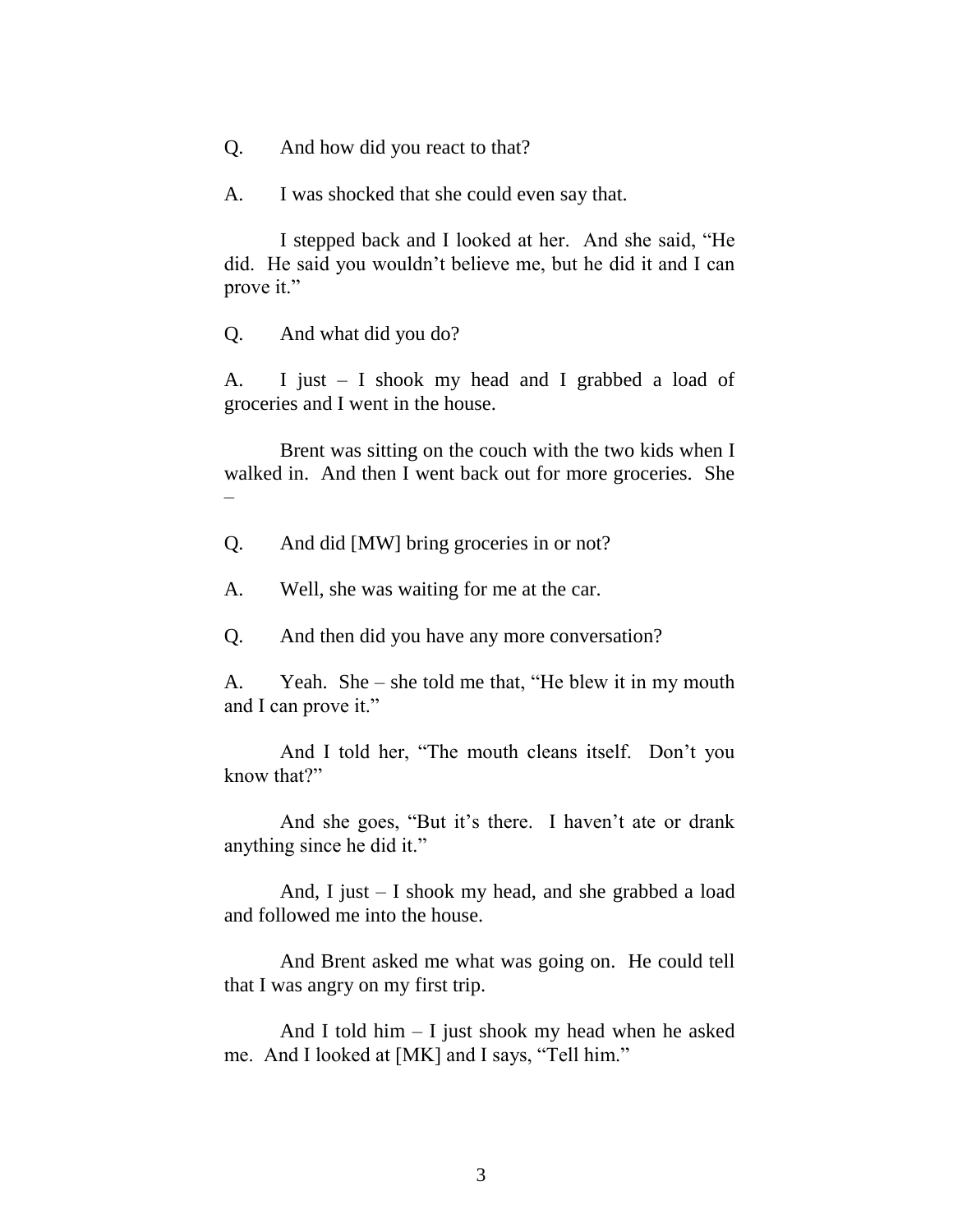And she gave him a play by play. She told him everything that he had done.

And by that time, it had turned into a second blowjob, in the garage.

And I asked her, I says, "Why are you giving him a play by play? Wasn't he there?"

[¶8] Mr. Wall then called Ms. Bell-Wall, informed her of what MW was saying, and told her to come and get MW. Ms. Bell-Wall testified that she did not immediately believe MW's allegations, and so when she picked her up, she did not take her to the hospital. She instead bought her a bottle of water and a Dr. Pepper and returned to Mountain View. Ms. Bell-Wall eventually decided to take MW to the hospital in Evanston, and they arrived there at about 10:20 the evening of March 1st.

[¶9] The hospital contacted law enforcement, and Sergeant Randall Chandler of the Uinta County Sheriff's Office responded and took MW's statement, which he recorded. MW reported that she was doing chores in the garage when her father came into the garage and told her to retrieve a battery charger from his bedroom so he could return it to the garage shelf where it belonged. When she went to the bedroom, her father followed her and asked if she was ready to hear what she had to do to have her restrictions lifted. MW reported that when she said yes, the following occurred:

> And so he pulls out this piece of paper and he says, "I wrote them down."

> And I made a joke. And I was, like, "Hah. You took notes?"

> > And he said, "Yeah."

And then he listed them off. One of them said, "Your grades have to be average or better."

And I said, "Okay."

And then he said, "The garage will be finished."

And I said, "Okay."

And then he said, "And you will look in the mirror that I have in my bedroom, and you will find something that you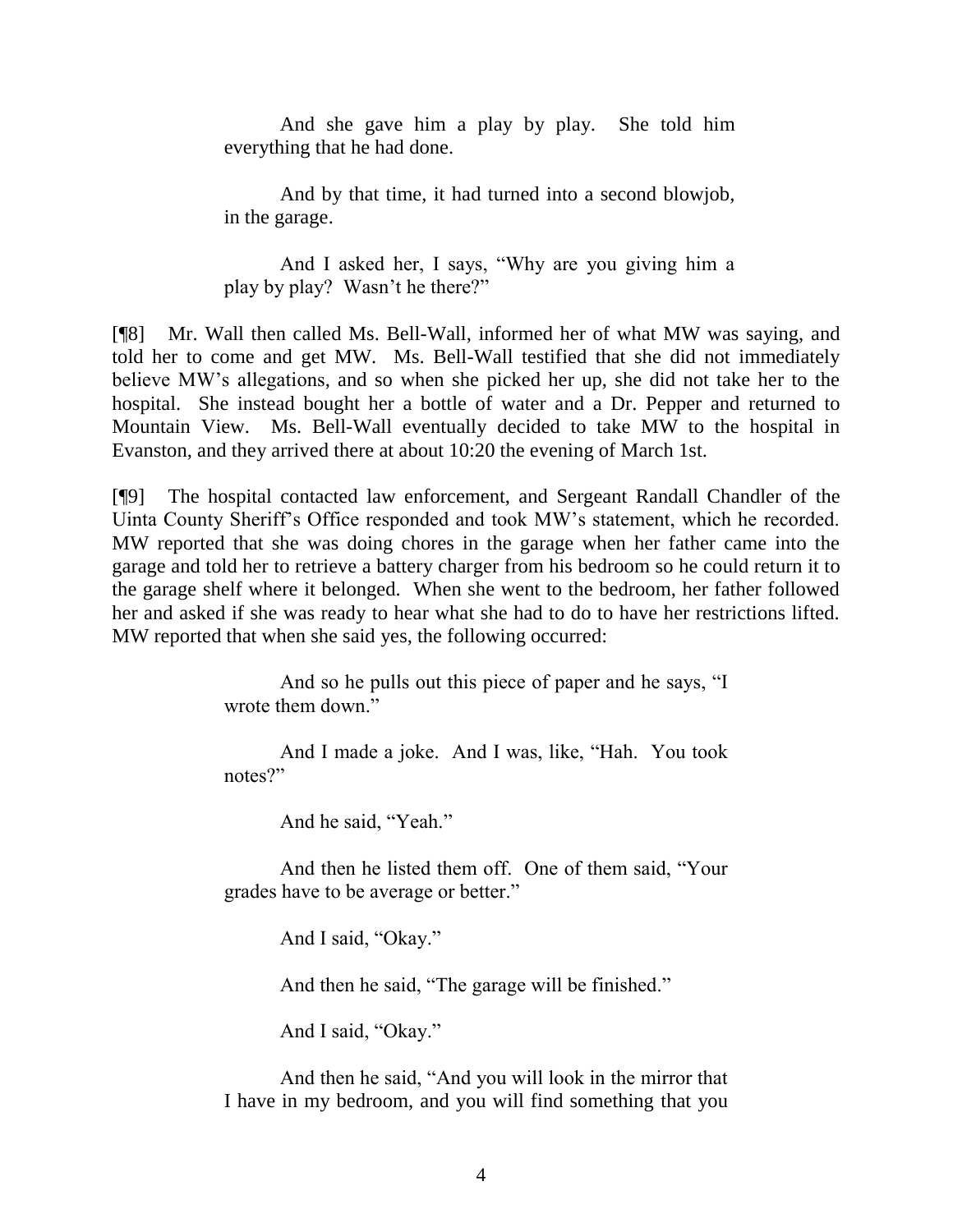like about yourself every day. Not just that you like, but that you find sexy."

And I said, "Okay."

And then he folded the piece of paper up and he put it in his pocket again, and he said, "And this last one is going to be hard for you and for me. You can think of it as a punishment, or you can not think of it as a punishment. You can think of it as a . . . how to please a man in the right way for the rest of your life."

He said, "From this day forward, you are my sex slave."

[¶10] MW reported Mr. Wall thereafter forced her to remove her clothing and perform oral sex on him. She also reported that while they were in the bedroom, he vaginally penetrated her with a glass dildo and anally penetrated her with his penis. He then ejaculated into her mouth and gave her wipes with instructions to clean herself up and return to the garage. MW reported that after she returned to the garage and resumed her work, Mr. Wall came into the garage and again forced her to perform oral sex on him until he ejaculated.

[¶11] MW reported that she experienced pain and bleeding from the anal intercourse, that ejaculate dripped onto the bedroom floor, and that when ejaculate got on her hand in the garage she wiped it on her pants. She also reported that during oral sex she observed an ingrown hair next to Mr. Wall's penis.

[¶12] After her interview with Sergeant Chandler, MW underwent a sexual assault examination. The physical examination of MW revealed no labial, vaginal, or anal injuries. Oral, labial, vaginal, and anal swabs were taken and provided to law enforcement, along with MW's clothing.

[¶13] Deputy James Schmidt of the Uinta County Sheriff's Office took over as lead investigator of MW's charges after Sergeant Chandler's initial interview of her. On March 2, 2015, he obtained a search warrant and with another officer searched Mr. Wall's residence. During that search, they seized samples from the master bedroom carpet, a couple of tubes of personal lubricant, and two glass dildos. They took photos of the bed and a nightstand and its contents, and they also took a photo of Mr. Wall's groin area, which showed an ingrown hair. Later in March, they returned with a second search warrant for Mr. Wall's DNA, which they obtained using a buccal swab.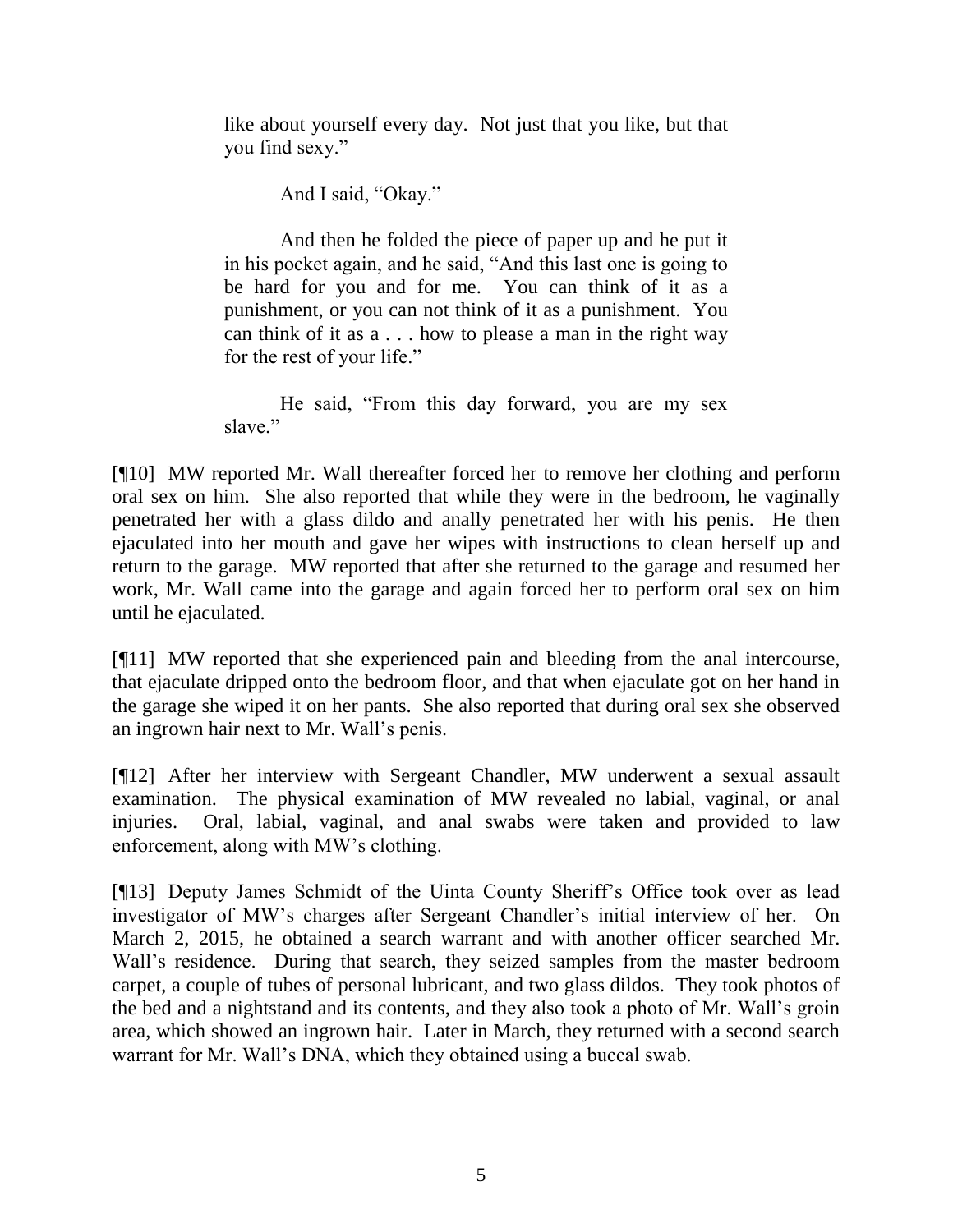[¶14] The items and samples obtained from Mr. Wall, his home, and MW were sent to the Wyoming State Crime Lab for testing. The crime lab generally performs different types of testing including both serology testing, which is testing for bodily fluids such as blood, semen, saliva, or urine, and DNA testing. The DNA testing it performs consists of two types, Y-STR (Y chromosome-short tandem repeat profile) and autosomal testing. Christina Buettner, the lab's DNA technical leader, testified that autosomal DNA is "the typical total human DNA that you think of when you hear about DNA analysis." As to Y-STR testing, she testified:

> A. We perform a quantitation step that tells us how much DNA is present in a sample. And part of that step also tells us how much male DNA is present in the sample.

> If we have a sample that has a very low amount of male DNA in comparison to a high amount of total DNA, so probably a lot of female DNA is present, we will use Y-STR technology on that to target the small amount of male DNA that's present.

> Q. Why would that be an effective mechanism in sexual assault cases?

> A. In sexual assault cases – in typical sexual assault cases, where the victim is female and typically a suspect is male, there's generally a large amount of victim DNA, especially on intimate samples like vaginal swabs or samples taken directly from the victim's body, in relation to a small amount of male DNA from a perpetrator.

[¶15] The lab performed autosomal testing on the glass dildos obtained from Mr. Wall's residence. That testing found that MW's DNA was not consistent with the DNA found on the items and excluded her as a DNA contributor, meaning her DNA was not present on either dildo.

[¶16] When it tested the oral, labial, vaginal, and anal swabs for DNA, the lab began by testing the samples for their ratio of male DNA to total human DNA to determine whether autosomal or Y-STR testing would be appropriate. That ratio testing showed no male DNA in the vaginal or anal samples, and therefore no further analysis was performed on those samples. The ratio testing on the oral swab showed a ratio of one part male for every one hundred parts human DNA, and the testing on the labial swab showed one part male for every 28,000 parts human DNA. Because of the small amount of male DNA present, the lab performed Y-STR testing on the oral and labial samples.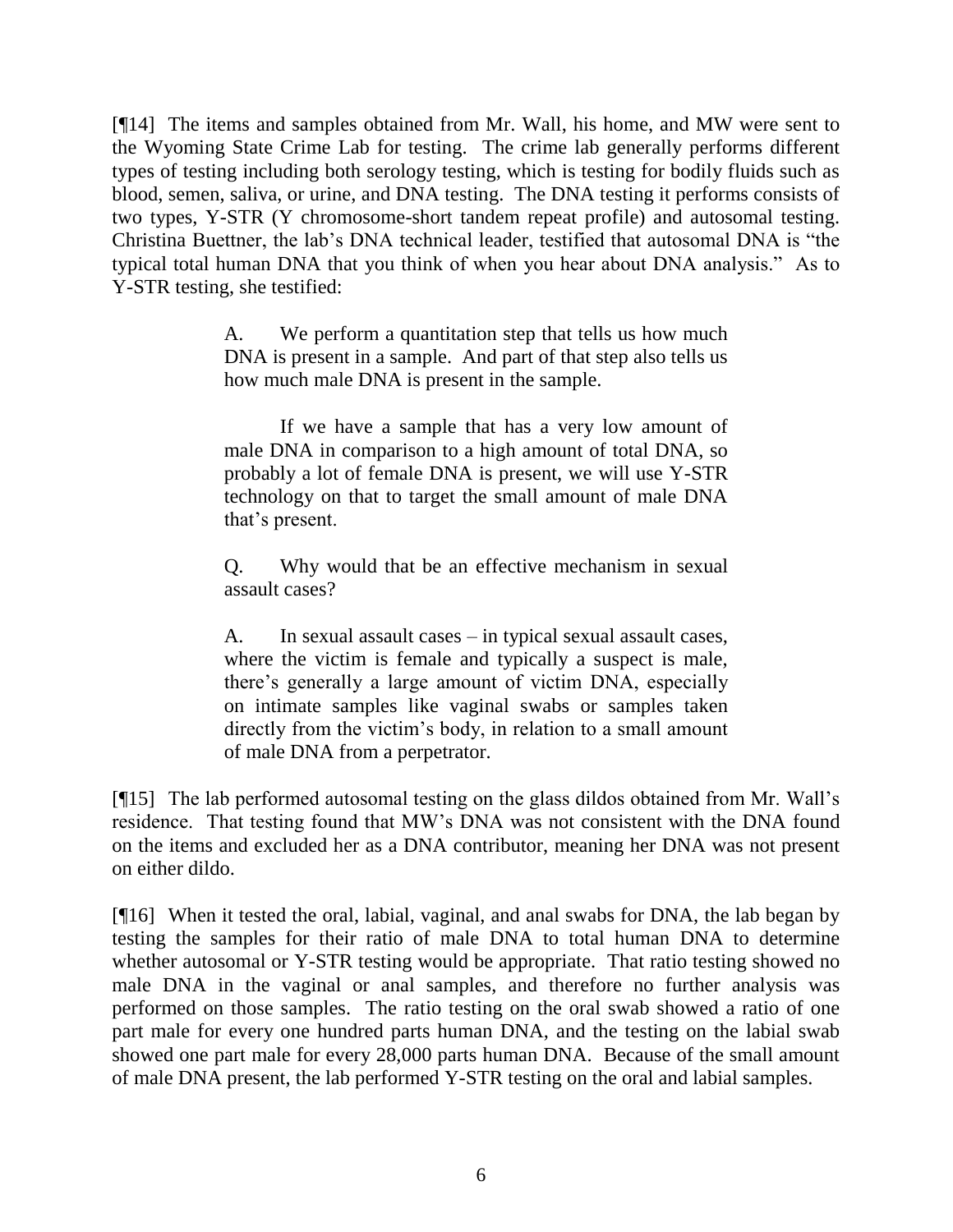[¶17] The Y-STR testing on the oral sample yielded a DNA profile that was consistent with Mr. Wall's profile. The lab also considered the statistical rarity of the DNA profile obtained, and found that it was estimated to occur in one in every 1,190 individuals. The Y-STR testing on the labial sample produced only a partial profile, which identified only two of twenty-seven locations on the Y-chromosome. That partial profile was consistent with Mr. Wall's DNA profile but was also quite common and was estimated to occur in one in every fifteen individuals. Ms. Buettner explained:

> A. A partial DNA sample or partial DNA profile is when we obtain a pretty weak result.

> So we – we test for 20 something different locations on the Y chromosome.

> And a full profile would be a result at all of those locations. A partial profile is when we obtain results at less than seven of those locations.

> > So very little information is present.

Q. For the secondary identification of [the labial sample], then, with the partial, do you have a cut-off as to what is acceptable for reporting with the Wyoming State Crime Lab?

A. We don't have a cut-off for reporting. We just simply perform the statistical analysis and assign a weight to that match.

So typically, if we have less information, the statistics are much more common in the population than we would see for a full profile.

[¶18] In addition to the lab's DNA testing on the oral and labial swabs, it performed serology testing. The results for both items were negative for the presence of semen. The lab also performed serology testing on the underwear and pants obtained from MW at the hospital, and the results for both of those items were also negative.

[¶19] On May 2, 2016, the State filed an information charging Mr. Wall with four counts of first degree sexual abuse of a minor: Count I sexual intrusion by fellatio; Count II sexual intrusion with a dildo; Count III sexual intrusion by anal intercourse; and Count IV sexual intrusion by fellatio. Mr. Wall was appointed a public defender and pled not guilty to the charges.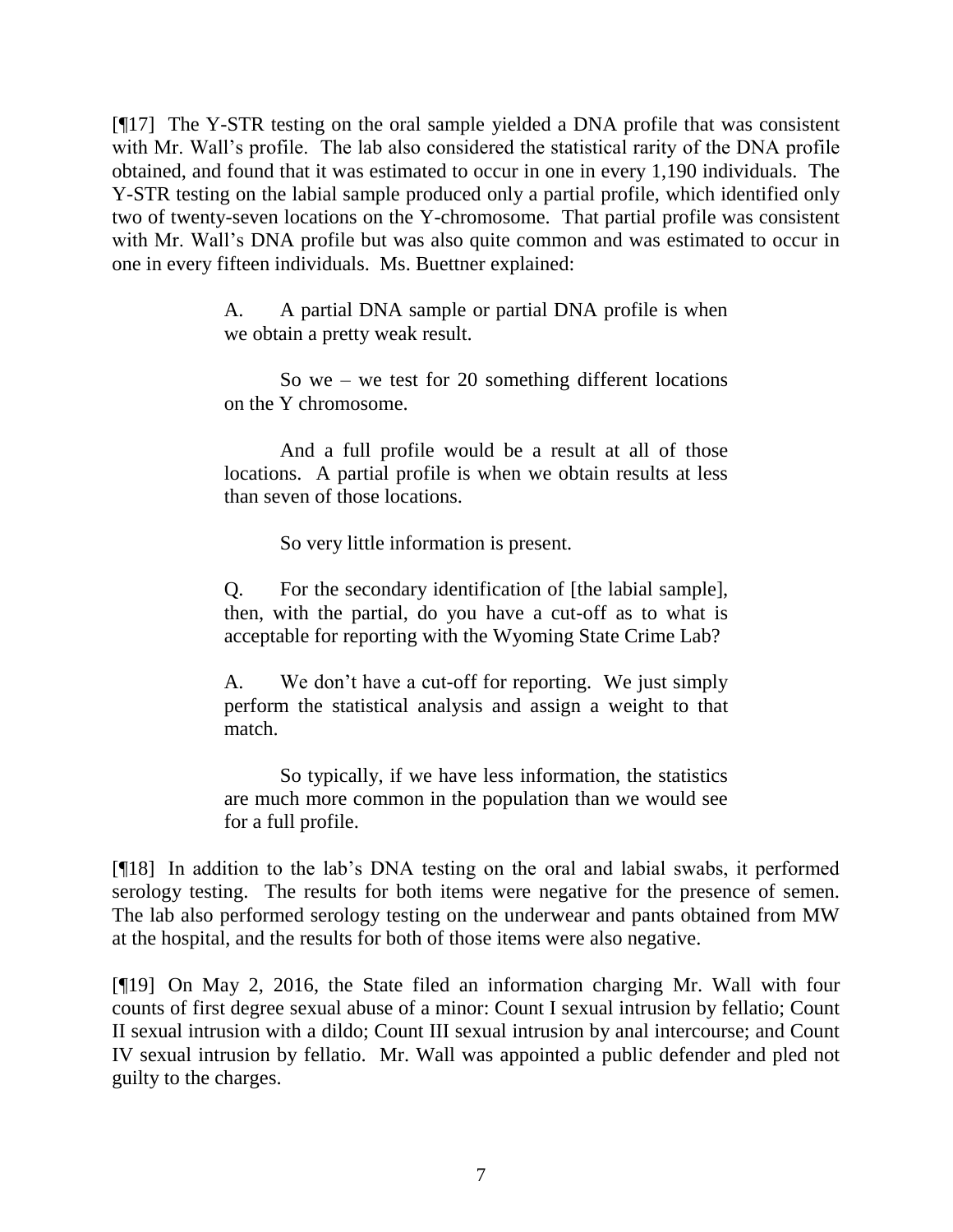[¶20] Before trial, Mr. Wall's trial counsel, who was employed by the Public Defender's Office, requested approval from his superiors for funds to retain a DNA expert to testify as to the reliability of the crime lab's Y-STR DNA findings. Trial counsel's request was denied, and he was instructed to instead challenge the Y-STR findings through crossexamination of the State's crime lab witnesses. Trial counsel then retained an expert to help prepare his cross-examination, but not to testify.

[¶21] The case went to jury trial on June 6, 2017. After the State rested, Mr. Wall moved for a directed verdict on all four counts, and the district court reserved decision on that motion. Mr. Wall then called two witnesses, MW's older half-brother, Travis Bell, and MW's stepmother, Arlee Wall. On June 9, 2017, the jury returned a verdict of guilty on Count I (fellatio) and not guilty on Count IV (fellatio). The jury was unable to reach a verdict on Counts II and III.

[¶22] Mr. Wall renewed his motion for judgment of acquittal on Counts I through III, and the district court set a hearing on that motion and any other motion related to the mixed verdict. On June 15, 2017, prior to the motions hearing, the State moved to dismiss Counts II and III for reasons of judicial efficiency and economy. In making its motion, the State observed that it "files this Motion with knowledge that Double Jeopardy may preclude any filing of future charges related to these specific facts and elements as contained in Counts II and III." Mr. Wall filed a response arguing that the dismissal must be with prejudice and at the same time filed a motion for a mistrial on Counts I through III.

[¶23] On June 27, 2017, the district court held a combined motions and sentencing hearing. On July 14, 2017, it entered an order dismissing Counts II and III with prejudice, and in the alternative granting Mr. Wall's motion for judgment of acquittal on those counts. The order denied Mr. Wall's motion for a mistrial on Counts I through III and also denied his motion for judgment of acquittal on Count I. On that same date, the court sentenced Mr. Wall to a prison term of four to eight years for his conviction on Count I. Mr. Wall filed a timely notice of appeal to this Court.

[¶24] On December 18, 2017, Mr. Wall filed a W.R.A.P. 21 motion for a new trial based on ineffective assistance of counsel, and this Court thereafter entered an order staying the appeal until the district court ruled on the new trial motion. On March 20, 2018, the district court held an evidentiary hearing, and on May 1, 2018, it issued its findings of fact and order denying Mr. Wall's motion for a new trial. Mr. Wall thereafter filed a notice of appeal, and this Court entered an order consolidating his appeals.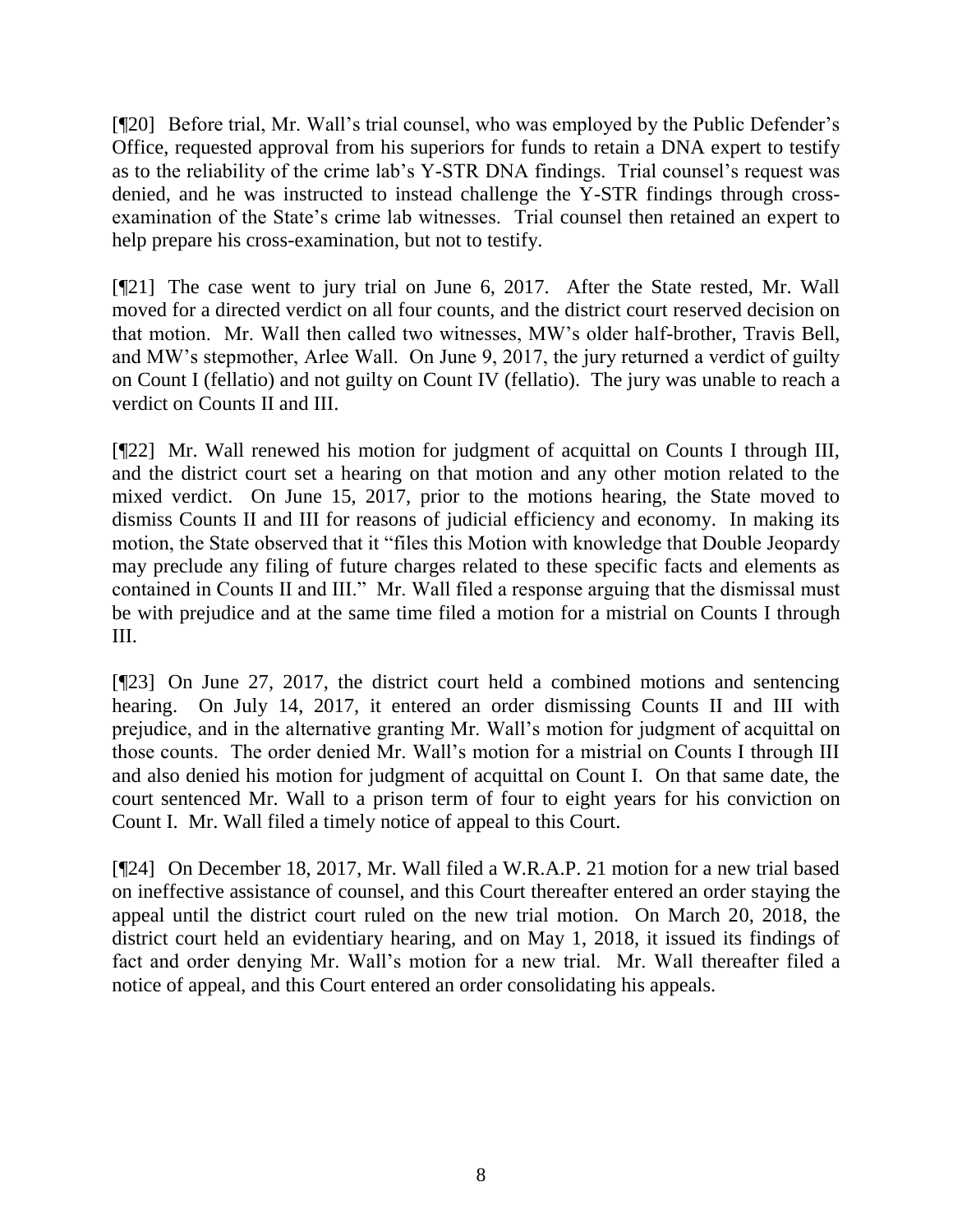#### **DISCUSSION**

#### **I. District Court's Ex Parte Contact with Juror**

[¶25] At just after 4:00 p.m. on the second day of trial, the State called Christine Buettner, the crime lab's DNA technical leader, as a witness. During direct examination, Ms. Buettner testified:

> Q. And we're using terms – or I'm using terms of "consistent" and you've stated "excluded".

> Can you define "consistent" to the Jury as you use it in your practice at the Wyoming State Crime Lab?

> A. "Consistent with", or we can also call it "cannot be excluded", is when someone's DNA profile is matching up with all of the numbers in the DNA profile from the evidence.

> "Not consistent" is meaning that there are differences in the two DNA profiles that could only be explained by the profiles being from different people.

- Q. And what does "excluded" mean?
- A. "Excluded" is the same as "not consistent".

[¶26] The State concluded its direct examination of Ms. Buettner at 5:00 that evening. The district court then recessed for the evening and instructed the jury:

> Ladies and Gentlemen of the Jury, we're going to recess until tomorrow morning. We'll start up again at 9:00 o'clock.

> I'm going to summarize for you, but I'm going to remind you of both Instructions 7A and 7B. The important part I'm going to summarize is off of Instruction 7A. Keep an open mind. The trial's not yet done. You only get to reach your decision during your deliberations.

> You don't deliberate until all of the evidence is in and you've heard closing arguments of Counsel, my instructions, and you've been able to interchange the views with all of the other Members of the Jury.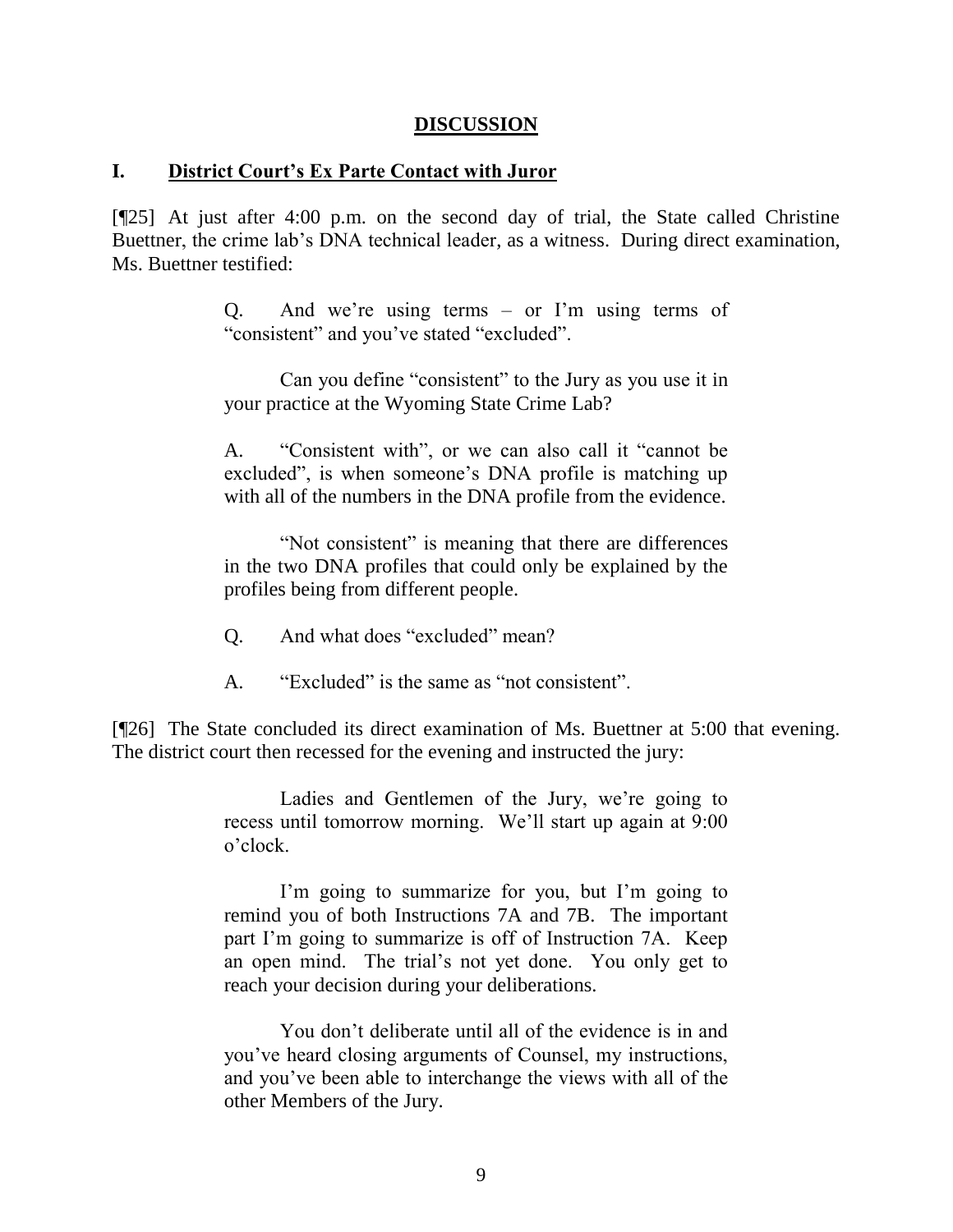Second, don't discuss the case amongst yourself or anyone else, including your family, friends, or anybody else involved in the trial. Don't permit anybody else to talk about the case in your presence, and if anybody does so, please report it to the bailiff as soon as you're able to.

Third, don't converse, whether in or out of the courtroom, with any of the parties or witnesses.

And, fourth, don't read anything about the case and don't do any research on social media or anything. You need to make a decision based solely upon what it is that happens here in the courtroom and the evidence and the instructions.

And with that in mind, Ladies and Gentlemen of the Jury, you'll be excused; and we'll see you back here tomorrow morning at 9:00 a.m.

[¶27] The next morning at 8:58 a.m. the district court placed the following on the record:

THE COURT: I'm on the record in chambers, alone. There is no other person besides the Court Reporter present with me.

The Court, this morning, received a handwritten note from the bailiff, and the handwritten note states as follows:

"Further clarification on terms, quote 'consistent', end quote, and, quote, 'excluded', end quote, in terms of DNA testing is requested. [Juror name omitted]."

The Court has intentionally not brought Counsel in because such a question from a juror, I believe, would alert the attorney or attorneys of that concern; and the Court is putting on the record that I am responding with a photocopy of Instruction 3 that has already been given to the Jurors. And that instruction reads as follows:

"Jurors are not permitted to ask questions of witnesses or of the attorneys; however, if you are unable to hear what the Court, an attorney, or a witness is saying, please raise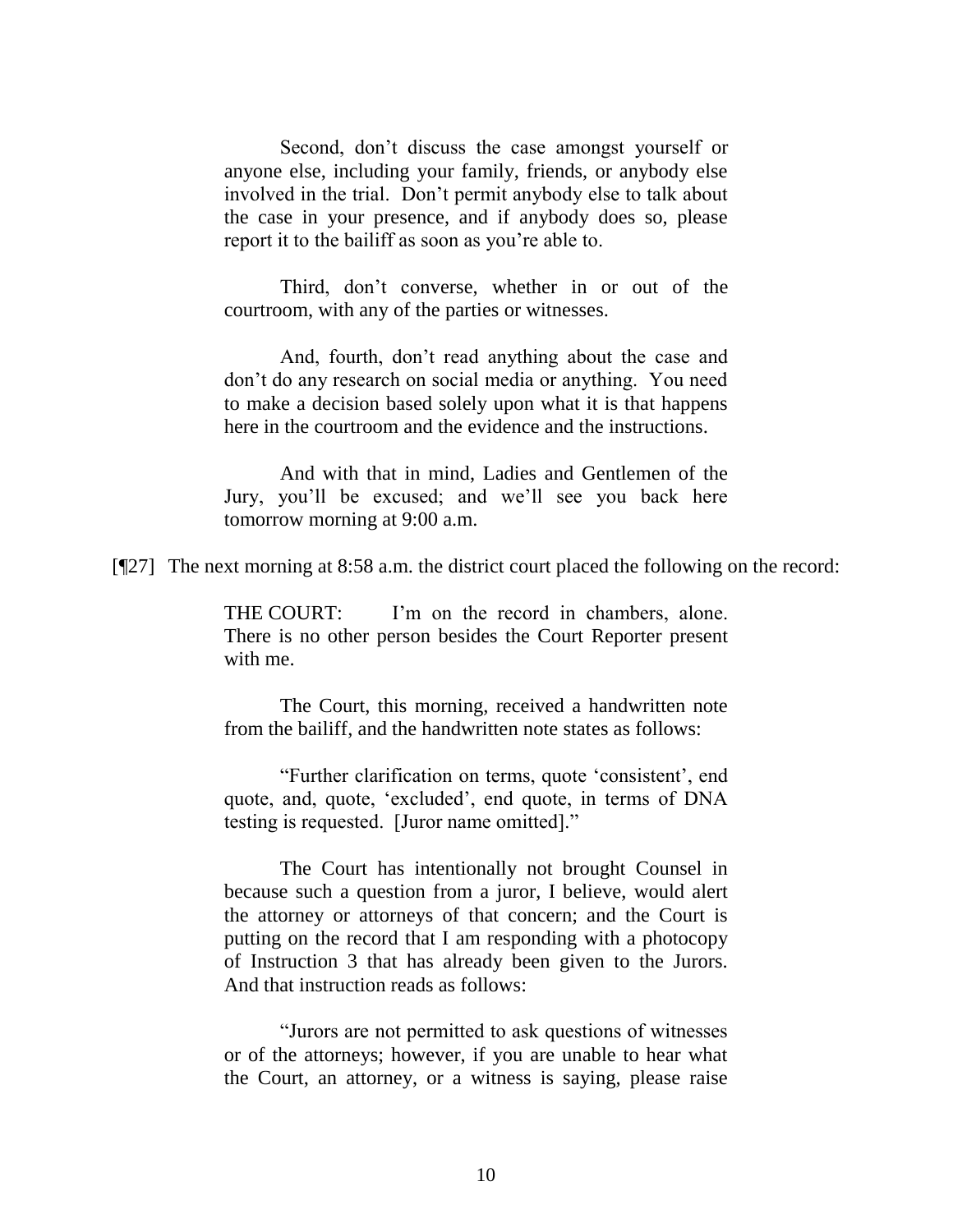your hand and the Court will see that the situation is corrected."

The Court is doing that in order to protect the integrity of the separation between the Jury and the attorneys. That concludes this entry that is done outside of the presence of any of the other attorneys or parties.

[¶28] Mr. Wall contends that this ex parte communication with a juror violated his right to be present at every stage of the trial and was reversible error. Although we agree that the district court erred in having this ex parte contact, we conclude the error was harmless and does not warrant reversal.

## **A. Standard of Review**

[¶29] The question of whether a defendant had the right to be present at a particular stage of trial is an issue of law subject to de novo review. *DeMillard v. State*, 2008 WY 93, ¶ 8, 190 P.3d 128, 130 (Wyo. 2008) (citing *Seeley v. State*[, 959 P.2d 170, 175 \(Wyo.](http://www.westlaw.com/Link/Document/FullText?findType=Y&serNum=1998112449&pubNum=0000661&originatingDoc=I3c9e22f369d511ddbc7bf97f340af743&refType=RP&fi=co_pp_sp_661_175&originationContext=document&vr=3.0&rs=cblt1.0&transitionType=DocumentItem&contextData=(sc.Keycite)#co_pp_sp_661_175)  [1998\)\)](http://www.westlaw.com/Link/Document/FullText?findType=Y&serNum=1998112449&pubNum=0000661&originatingDoc=I3c9e22f369d511ddbc7bf97f340af743&refType=RP&fi=co_pp_sp_661_175&originationContext=document&vr=3.0&rs=cblt1.0&transitionType=DocumentItem&contextData=(sc.Keycite)#co_pp_sp_661_175). A violation of that right, "even though of constitutional proportion, is subject to a harmless error analysis." *Seeley*, 959 P.2d at 178 (citing *[United States v. Gomez](http://www.westlaw.com/Link/Document/FullText?findType=Y&serNum=1995202365&pubNum=0000506&originatingDoc=I2ae18685f56711d9b386b232635db992&refType=RP&fi=co_pp_sp_506_1528&originationContext=document&vr=3.0&rs=cblt1.0&transitionType=DocumentItem&contextData=(sc.UserEnteredCitation)#co_pp_sp_506_1528)*, 67 F.3d [1515, 1528 \(10th Cir. 1995\)\)](http://www.westlaw.com/Link/Document/FullText?findType=Y&serNum=1995202365&pubNum=0000506&originatingDoc=I2ae18685f56711d9b386b232635db992&refType=RP&fi=co_pp_sp_506_1528&originationContext=document&vr=3.0&rs=cblt1.0&transitionType=DocumentItem&contextData=(sc.UserEnteredCitation)#co_pp_sp_506_1528). To find the error harmless, this Court "must be able to declare its belief that the error was harmless beyond a reasonable doubt." *Seeley*, 959 P.2d at 178 (citing *Price v. State*[, 807 P.2d 909, 917 \(Wyo. 1991\)](http://www.westlaw.com/Link/Document/FullText?findType=Y&serNum=1991052512&pubNum=0000661&originatingDoc=I2ae18685f56711d9b386b232635db992&refType=RP&fi=co_pp_sp_661_917&originationContext=document&vr=3.0&rs=cblt1.0&transitionType=DocumentItem&contextData=(sc.UserEnteredCitation)#co_pp_sp_661_917) (Cardine, J., specially concurring)).

## **B. Discussion**

[¶30] A defendant's right to be present at every stage of his trial is codified at [Wyo. Stat.](http://www.westlaw.com/Link/Document/FullText?findType=L&pubNum=1000377&cite=WYSTS7-11-202&originatingDoc=I3c9e22f369d511ddbc7bf97f340af743&refType=LQ&originationContext=document&vr=3.0&rs=cblt1.0&transitionType=DocumentItem&contextData=(sc.Keycite))  [Ann. § 7-11-202](http://www.westlaw.com/Link/Document/FullText?findType=L&pubNum=1000377&cite=WYSTS7-11-202&originatingDoc=I3c9e22f369d511ddbc7bf97f340af743&refType=LQ&originationContext=document&vr=3.0&rs=cblt1.0&transitionType=DocumentItem&contextData=(sc.Keycite)) and [W.R.Cr.P. 43\(a\)](http://www.westlaw.com/Link/Document/FullText?findType=L&pubNum=1008764&cite=WYRRCRPR43&originatingDoc=I3c9e22f369d511ddbc7bf97f340af743&refType=LQ&originationContext=document&vr=3.0&rs=cblt1.0&transitionType=DocumentItem&contextData=(sc.Keycite)) but arises from both the federal and Wyoming constitutions.

> A criminal defendant has the right to be present during every critical stage of his criminal proceeding. There are numerous federal and Wyoming guaranties of this right. "The Sixth Amendment and the due process clauses of the Fifth and Fourteenth Amendments to the United States Constitution guarantee an accused the right to be present during every stage of the criminal proceeding that is critical to its outcome if his presence would contribute to the fairness of the procedure." *Skinner v. State*[, 2001 WY 102, ¶ 20, 33 P.3d](http://www.westlaw.com/Link/Document/FullText?findType=Y&serNum=2001916498&pubNum=0004645&originatingDoc=I3c9e22f369d511ddbc7bf97f340af743&refType=RP&fi=co_pp_sp_4645_765&originationContext=document&vr=3.0&rs=cblt1.0&transitionType=DocumentItem&contextData=(sc.Keycite)#co_pp_sp_4645_765)  [758, 765 \(Wyo.](http://www.westlaw.com/Link/Document/FullText?findType=Y&serNum=2001916498&pubNum=0004645&originatingDoc=I3c9e22f369d511ddbc7bf97f340af743&refType=RP&fi=co_pp_sp_4645_765&originationContext=document&vr=3.0&rs=cblt1.0&transitionType=DocumentItem&contextData=(sc.Keycite)#co_pp_sp_4645_765) 2001). [Article 1, § 10 of the Wyoming](http://www.westlaw.com/Link/Document/FullText?findType=L&pubNum=1000375&cite=WYCNART1S10&originatingDoc=I3c9e22f369d511ddbc7bf97f340af743&refType=LQ&originationContext=document&vr=3.0&rs=cblt1.0&transitionType=DocumentItem&contextData=(sc.Keycite))  [Constitution](http://www.westlaw.com/Link/Document/FullText?findType=L&pubNum=1000375&cite=WYCNART1S10&originatingDoc=I3c9e22f369d511ddbc7bf97f340af743&refType=LQ&originationContext=document&vr=3.0&rs=cblt1.0&transitionType=DocumentItem&contextData=(sc.Keycite)) "is even more explicit in its guarantee to an accused of the right of presence at trial." *[Maupin v. State](http://www.westlaw.com/Link/Document/FullText?findType=Y&serNum=1985105480&pubNum=0000661&originatingDoc=I3c9e22f369d511ddbc7bf97f340af743&refType=RP&fi=co_pp_sp_661_722&originationContext=document&vr=3.0&rs=cblt1.0&transitionType=DocumentItem&contextData=(sc.Keycite)#co_pp_sp_661_722)*, 694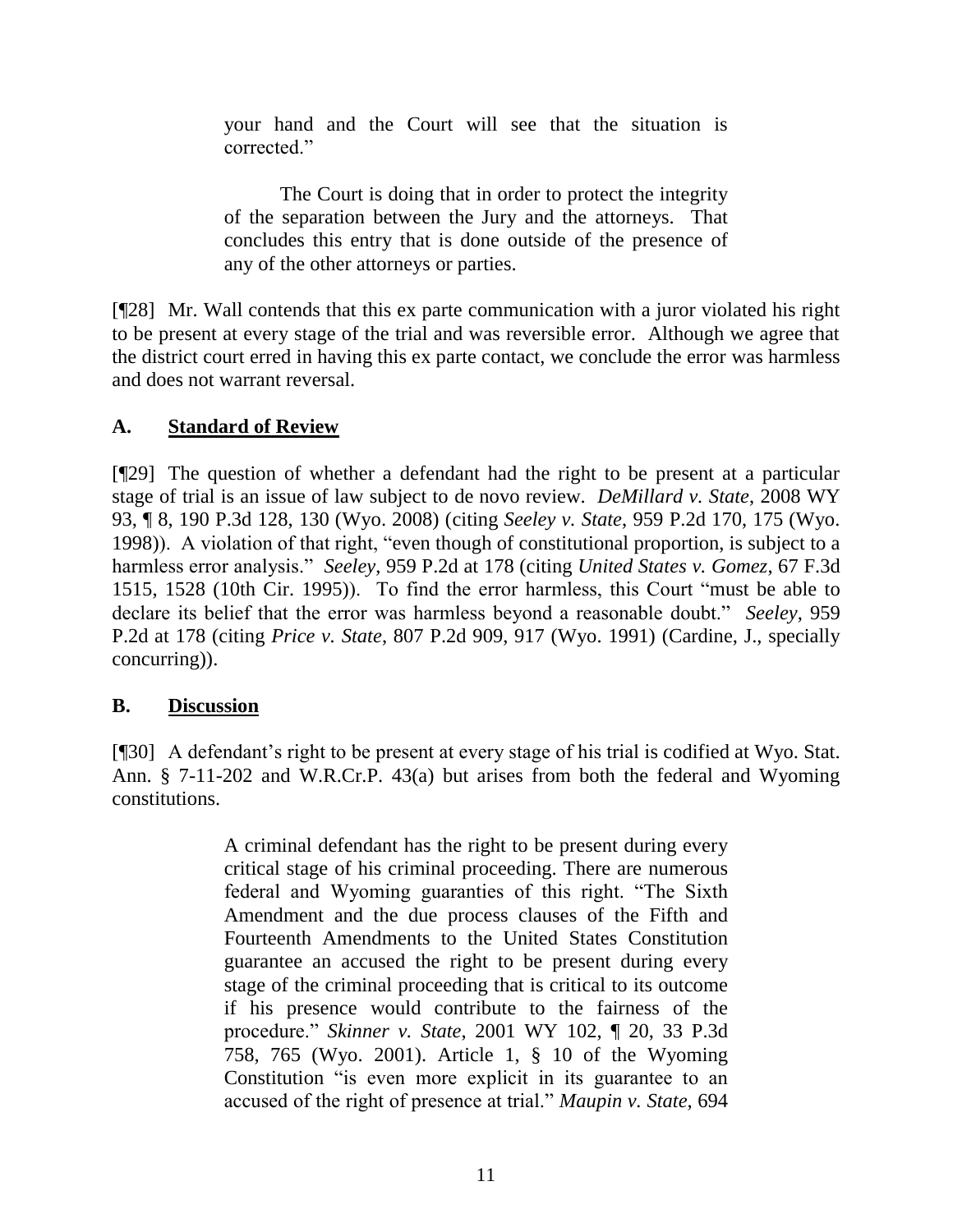[P.2d 720, 722 \(Wyo.](http://www.westlaw.com/Link/Document/FullText?findType=Y&serNum=1985105480&pubNum=0000661&originatingDoc=I3c9e22f369d511ddbc7bf97f340af743&refType=RP&fi=co_pp_sp_661_722&originationContext=document&vr=3.0&rs=cblt1.0&transitionType=DocumentItem&contextData=(sc.Keycite)#co_pp_sp_661_722) 1985). That provision states: "In all criminal prosecutions the accused shall have the right to defend in person...." [Wyo. Const., art. 1, § 10.](http://www.westlaw.com/Link/Document/FullText?findType=L&pubNum=1000375&cite=WYCNART1S10&originatingDoc=I3c9e22f369d511ddbc7bf97f340af743&refType=LQ&originationContext=document&vr=3.0&rs=cblt1.0&transitionType=DocumentItem&contextData=(sc.Keycite)) "'The right to be present at trial stems in part from the fact that by his physical presence the defendant can hear and see the proceedings, can be seen by the jury, and can participate in the presentation of his rights.'" *Skinner*[, ¶ 21, 33 P.3d at 765,](http://www.westlaw.com/Link/Document/FullText?findType=Y&serNum=2001916498&pubNum=4645&originatingDoc=I3c9e22f369d511ddbc7bf97f340af743&refType=RP&fi=co_pp_sp_4645_765&originationContext=document&vr=3.0&rs=cblt1.0&transitionType=DocumentItem&contextData=(sc.Keycite)#co_pp_sp_4645_765) quoting *Bustamante v. Eyman*[, 456 F.2d 269, 274 \(9th](http://www.westlaw.com/Link/Document/FullText?findType=Y&serNum=1972108654&pubNum=0000350&originatingDoc=I3c9e22f369d511ddbc7bf97f340af743&refType=RP&fi=co_pp_sp_350_274&originationContext=document&vr=3.0&rs=cblt1.0&transitionType=DocumentItem&contextData=(sc.Keycite)#co_pp_sp_350_274) Cir. [1972\).](http://www.westlaw.com/Link/Document/FullText?findType=Y&serNum=1972108654&pubNum=0000350&originatingDoc=I3c9e22f369d511ddbc7bf97f340af743&refType=RP&fi=co_pp_sp_350_274&originationContext=document&vr=3.0&rs=cblt1.0&transitionType=DocumentItem&contextData=(sc.Keycite)#co_pp_sp_350_274) However, the "defendant's presence is not required when it 'would be useless, or the benefit but a shadow.'" *Seeley*[, 959 P.2d at 177,](http://www.westlaw.com/Link/Document/FullText?findType=Y&serNum=1998112449&pubNum=661&originatingDoc=I3c9e22f369d511ddbc7bf97f340af743&refType=RP&fi=co_pp_sp_661_177&originationContext=document&vr=3.0&rs=cblt1.0&transitionType=DocumentItem&contextData=(sc.Keycite)#co_pp_sp_661_177) quoting *[Snyder v. Com. of Mass.](http://www.westlaw.com/Link/Document/FullText?findType=Y&serNum=1934124471&pubNum=0000708&originatingDoc=I3c9e22f369d511ddbc7bf97f340af743&refType=RP&fi=co_pp_sp_708_332&originationContext=document&vr=3.0&rs=cblt1.0&transitionType=DocumentItem&contextData=(sc.Keycite)#co_pp_sp_708_332)*, 291 [U.S. 97, 106-07, 54 S.Ct. 330, 332-33, 78 L.Ed. 674 \(1934\).](http://www.westlaw.com/Link/Document/FullText?findType=Y&serNum=1934124471&pubNum=0000708&originatingDoc=I3c9e22f369d511ddbc7bf97f340af743&refType=RP&fi=co_pp_sp_708_332&originationContext=document&vr=3.0&rs=cblt1.0&transitionType=DocumentItem&contextData=(sc.Keycite)#co_pp_sp_708_332)

*DeMillard*, ¶ 9, 190 P.3d at 130.

[¶31] "Jury instruction is generally held to be a point in the criminal proceeding which warrants the presence of the defendant," and we have recognized that answering a jury's or juror's question is the equivalent of providing a jury instruction. *Daves v. State*, 2011 WY 47, ¶ 24, 249 P.3d 250, 258 (Wyo. 2011) (quoting *Seeley*[, 959 P.2d at 177\).](http://www.westlaw.com/Link/Document/FullText?findType=Y&serNum=1998112449&pubNum=661&originatingDoc=I1186a6434e4211e0b931b80af77abaf1&refType=RP&fi=co_pp_sp_661_177&originationContext=document&vr=3.0&rs=cblt1.0&transitionType=DocumentItem&contextData=(sc.Keycite)#co_pp_sp_661_177) An exception to the requirement of the defendant's presence exists, however, if the court's communication with the juror does no more than deliver an administrative directive. *Seeley*, 959 P.2d at 178.

> The trial court's explanation did not instruct the jury on what the law is or on how to apply the law to the evidence. *Nor did it instruct the jury on how to conduct itself. It merely gave the jury collateral information that did not affect its deliberation.* Accordingly, the answer to the jury's question . . . was an administrative direction.

*Seeley*, 959 P.2d at 178 (quoting *Acree v. Minolta Corp.*[, 748 F.2d 1382, 1385 \(10th Cir.](http://www.westlaw.com/Link/Document/FullText?findType=Y&serNum=1984154678&pubNum=0000350&originatingDoc=I2ae18685f56711d9b386b232635db992&refType=RP&fi=co_pp_sp_350_1385&originationContext=document&vr=3.0&rs=cblt1.0&transitionType=DocumentItem&contextData=(sc.UserEnteredCitation)#co_pp_sp_350_1385)  [1984\)\)](http://www.westlaw.com/Link/Document/FullText?findType=Y&serNum=1984154678&pubNum=0000350&originatingDoc=I2ae18685f56711d9b386b232635db992&refType=RP&fi=co_pp_sp_350_1385&originationContext=document&vr=3.0&rs=cblt1.0&transitionType=DocumentItem&contextData=(sc.UserEnteredCitation)#co_pp_sp_350_1385).

[¶32] The State concedes that the district court response to the juror note instructed her on how she was to conduct herself as a juror and thus went beyond an administrative directive. We agree. The court's response to the juror's note was tantamount to giving a jury instruction in Mr. Wall's absence, and the court thus erred. Although we appreciate the court's concern that counsel should not be privy to a juror's views on evidence before a verdict is reached, such concerns do not obviate a defendant's right to be present. *See* 3B Charles Alan Wright et al., *Fed. Prac. & Proc. Crim*. § 725 (4th ed.) (Sept. 2018 update) (noting that prohibited communications between a court and jury often occur under difficult circumstances); *see also United States v. Collins*, 665 F.3d 454, 462 (2nd Cir. 2012) (finding reversible error even where trial court's ex parte communication with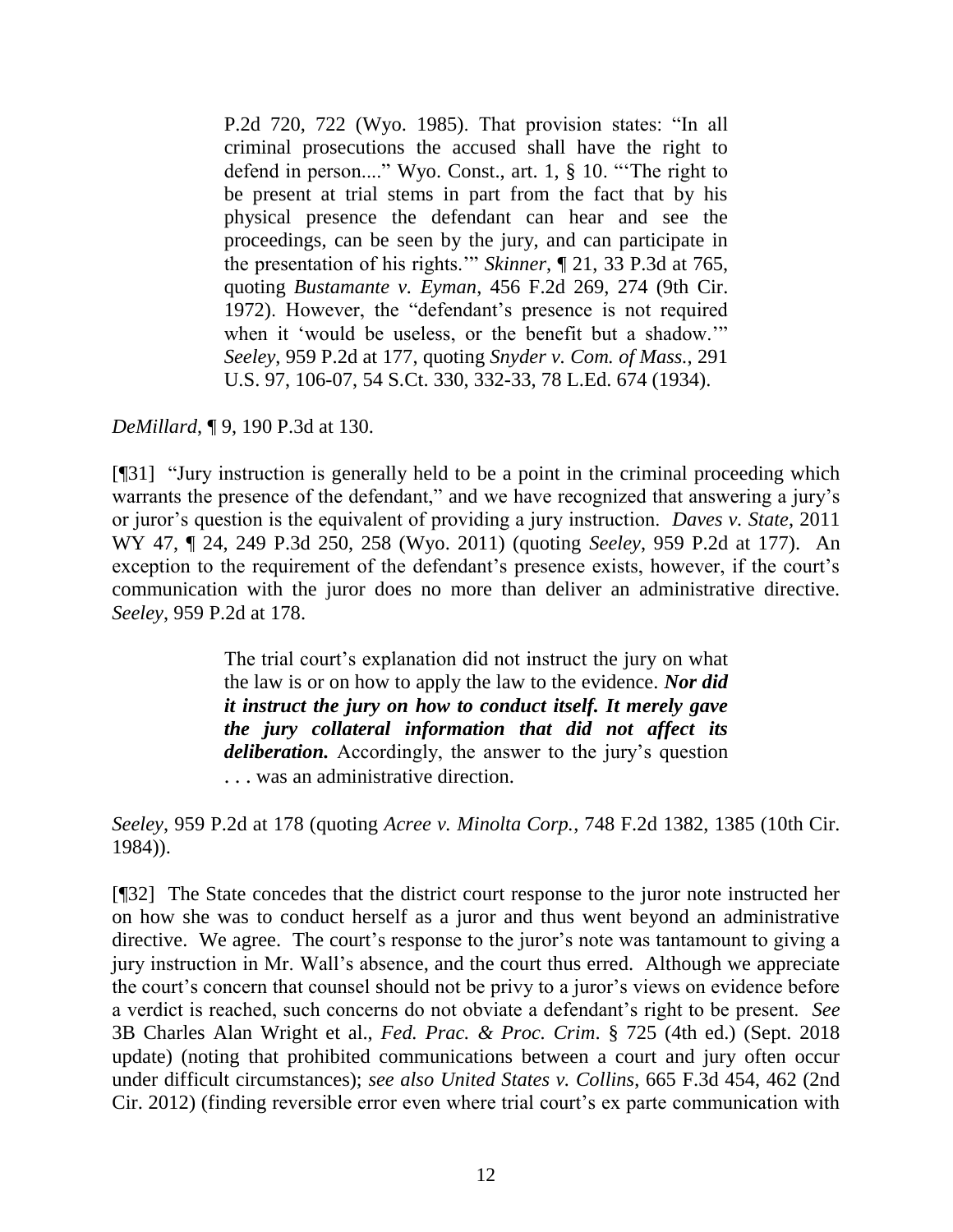juror was an understandable attempt to ease hostilities during deliberations). We are concerned not with the district court's reason for its error, but rather with whether the error prejudiced Mr. Wall or was harmless.

[¶33] The State bears the burden of showing that a violation of a defendant's right to be present was harmless beyond a reasonable doubt. *Seeley*, [959 P.2d at 178](http://www.westlaw.com/Link/Document/FullText?findType=Y&serNum=1998112449&pubNum=0000661&originatingDoc=I6e71dca1f56811d98ac8f235252e36df&refType=RP&fi=co_pp_sp_661_178&originationContext=document&vr=3.0&rs=cblt1.0&transitionType=DocumentItem&contextData=(sc.Keycite)#co_pp_sp_661_178) (citing *Chapman v. California*[, 386 U.S. 18, 24, 87 S.Ct. 824, 828, 17 L.Ed.2d 705 \(1967\)\)](http://www.westlaw.com/Link/Document/FullText?findType=Y&serNum=1967129471&pubNum=0000708&originatingDoc=I2ae18685f56711d9b386b232635db992&refType=RP&fi=co_pp_sp_708_828&originationContext=document&vr=3.0&rs=cblt1.0&transitionType=DocumentItem&contextData=(sc.UserEnteredCitation)#co_pp_sp_708_828). In determining whether the error was harmless, we look to whether it created "any reasonable possibility of prejudice." *Smith v. State*, 959 P.2d 1193, 1196 (Wyo. 1998) (quoting *Seeley*, [959 P.2d at 178\)](http://www.westlaw.com/Link/Document/FullText?findType=Y&serNum=1998112449&pubNum=0000661&originatingDoc=I6e71dca1f56811d98ac8f235252e36df&refType=RP&fi=co_pp_sp_661_178&originationContext=document&vr=3.0&rs=cblt1.0&transitionType=DocumentItem&contextData=(sc.Keycite)#co_pp_sp_661_178). Under the circumstances here, we are unable to find a reasonable possibility of prejudice, and we thus conclude the State has met its burden.

[¶34] The State contends that the district court's error was harmless because the instruction the court gave the juror was legally correct, was one that the parties had agreed upon, and was one that had already been given to the jury. We again agree. The instruction the district court gave in response to the juror question was a photocopy of the very same instruction it gave the jury before opening statements. It was a proper instruction that provided the juror with no new information and with no information that differed from what had already been given to all the jurors. Under these circumstances, we are simply unable to find "any reasonable possibility of prejudice." *See Seeley*, 959 P.2d at 178 (finding harmless error where instruction given in defendant's absence was accurate statement of the law and similar to jury's initial instructions); *United States v. Carter*, 973 F.2d 1509, 1515 (10th Cir. 1992) (finding harmless error where ex parte instruction was substantially identical to that given in presence of defendant and defense counsel).

[¶35] Mr. Wall acknowledges that the instruction given in response to the juror note was an accurate statement of law and identical to one of the initial jury instructions agreed upon by the parties. He nonetheless contends the court's response was prejudicial because the instruction was the wrong one under the circumstances. He argues the juror's note was clear evidence that the jury was prematurely deliberating and that had he been made aware of the note, he would have advocated for an instruction admonishing the jury not to discuss the evidence or deliberate until it had heard all the evidence. We find no support in the record for this claim of prejudice.

[¶36] First, nothing in the note itself suggests it is any more than one juror's question about a witness's testimony. Second, it is logistically unlikely that the juror's note was the product of premature jury deliberations. The State's direct examination of Ms. Buettner ended just seconds before 5:00, and the court immediately recessed and directed the jurors to return at 9:00 the following morning. Though the record does not show the precise time the court received the juror's note, it was sometime that morning before 9:00. That means any deliberations would have had to have occurred as the jurors were leaving for the evening and arriving the next day. It also means the deliberations would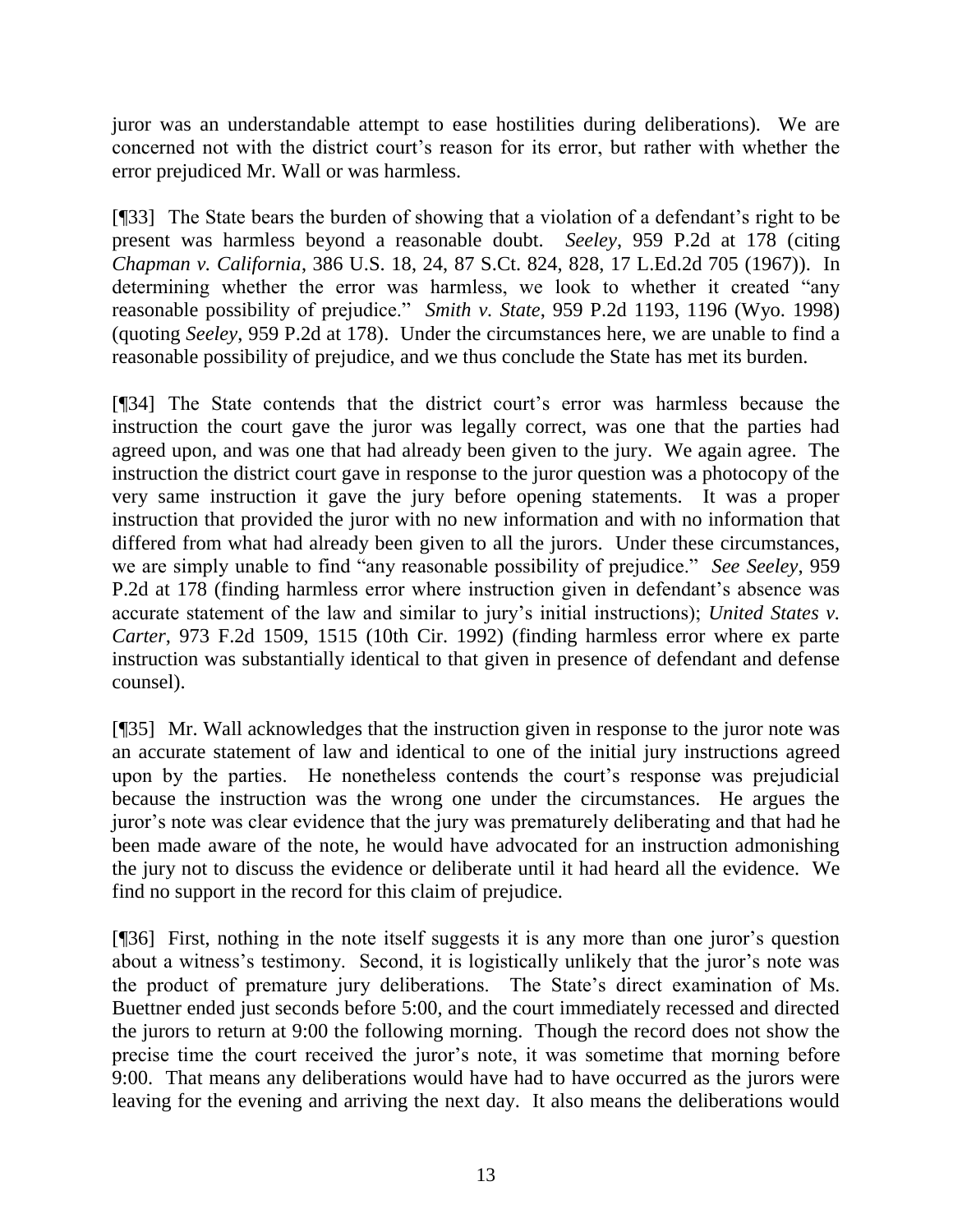have occurred just after the court instructed the jurors not to deliberate and not to discuss the case, which is of course contrary to our presumption that jurors adhere to instructions. *See Haskell v. State*, 2018 WY 85, ¶ 41, 422 P.3d 955, 966 (Wyo. 2018) (quoting *[Moore](http://www.westlaw.com/Link/Document/FullText?findType=Y&serNum=2031702369&pubNum=0004645&originatingDoc=I09b5e82095d111e8a064bbcf25cb9a66&refType=RP&fi=co_pp_sp_4645_1246&originationContext=document&vr=3.0&rs=cblt1.0&transitionType=DocumentItem&contextData=(sc.Search)#co_pp_sp_4645_1246)  v. State*[, 2013 WY 120, ¶ 17, 309 P.3d 1242, 1246 \(Wyo. 2013\)\)](http://www.westlaw.com/Link/Document/FullText?findType=Y&serNum=2031702369&pubNum=0004645&originatingDoc=I09b5e82095d111e8a064bbcf25cb9a66&refType=RP&fi=co_pp_sp_4645_1246&originationContext=document&vr=3.0&rs=cblt1.0&transitionType=DocumentItem&contextData=(sc.Search)#co_pp_sp_4645_1246) ("We presume that jurors follow the instructions the court gives them.").

[¶37] While it is the State that bears the burden of showing the district court's error was harmless, that burden does not include ruling out every scenario, however unlikely that scenario might be. We take the juror's note at face value and conclude that it reflects no more than a single juror's question about a witness's testimony. The district court erred in providing an ex parte response to the note, but we conclude that the State met its burden of showing the error was harmless beyond a reasonable doubt, and we therefore find no reversible error.<sup>1</sup>

# **II. Ineffective Assistance of Counsel**

## **A. Standard of Review and Governing Law**

[¶38] An appeal of an ineffective assistance of counsel ruling presents mixed questions of law and fact. *Miller v. State*, 2018 WY 102, ¶ 13, 424 P.3d 1284, 1287 (Wyo. 2018) (quoting *Worley v. State*[, 2017 WY 3, ¶ 9, 386 P.3d 765, 769 \(Wyo. 2017\)\)](http://www.westlaw.com/Link/Document/FullText?findType=Y&serNum=2040732901&pubNum=0004645&originatingDoc=I44d2c320acc811e88c45d187944abdda&refType=RP&fi=co_pp_sp_4645_769&originationContext=document&vr=3.0&rs=cblt1.0&transitionType=DocumentItem&contextData=(sc.UserEnteredCitation)#co_pp_sp_4645_769). We review the district court's conclusions of law de novo and defer to its factual findings unless they are clearly erroneous. *Id*. "A finding is clearly erroneous when, although there is evidence to support it, the reviewing court on the entire evidence is left with the definite and firm conviction that a mistake has been committed." *Miller*, ¶ 13, 424 P.3d at 1287 (quoting *Cowboy's LLC v. Schumacher*[, 2018 WY 61, ¶ 10, 419 P.3d 498, 501 \(Wyo.](http://www.westlaw.com/Link/Document/FullText?findType=Y&serNum=2044695237&pubNum=0004645&originatingDoc=I44d2c320acc811e88c45d187944abdda&refType=RP&fi=co_pp_sp_4645_501&originationContext=document&vr=3.0&rs=cblt1.0&transitionType=DocumentItem&contextData=(sc.UserEnteredCitation)#co_pp_sp_4645_501)  [2018\)\)](http://www.westlaw.com/Link/Document/FullText?findType=Y&serNum=2044695237&pubNum=0004645&originatingDoc=I44d2c320acc811e88c45d187944abdda&refType=RP&fi=co_pp_sp_4645_501&originationContext=document&vr=3.0&rs=cblt1.0&transitionType=DocumentItem&contextData=(sc.UserEnteredCitation)#co_pp_sp_4645_501).

[¶39] To prevail on an ineffective assistance claim, a defendant must show that his trial counsel rendered constitutionally deficient performance and that absent that deficiency, a reasonable probability exists that he would have enjoyed a more favorable verdict. *Larkins v. State*, 2018 WY 122, ¶ 62, 429 P.3d 28, 43 (Wyo. 2018) (citing *[Strickland v.](http://www.westlaw.com/Link/Document/FullText?findType=Y&serNum=1984123336&pubNum=0000708&originatingDoc=I54319b80d96d11e8a573b12ad1dad226&refType=RP&fi=co_pp_sp_708_2064&originationContext=document&vr=3.0&rs=cblt1.0&transitionType=DocumentItem&contextData=(sc.UserEnteredCitation)#co_pp_sp_708_2064)  Washington*[, 466 U.S. 668, 687, 695, 104 S.Ct. 2052, 2064, 2068, 80 L.Ed.2d 674](http://www.westlaw.com/Link/Document/FullText?findType=Y&serNum=1984123336&pubNum=0000708&originatingDoc=I54319b80d96d11e8a573b12ad1dad226&refType=RP&fi=co_pp_sp_708_2064&originationContext=document&vr=3.0&rs=cblt1.0&transitionType=DocumentItem&contextData=(sc.UserEnteredCitation)#co_pp_sp_708_2064)  [\(1984\)\)](http://www.westlaw.com/Link/Document/FullText?findType=Y&serNum=1984123336&pubNum=0000708&originatingDoc=I54319b80d96d11e8a573b12ad1dad226&refType=RP&fi=co_pp_sp_708_2064&originationContext=document&vr=3.0&rs=cblt1.0&transitionType=DocumentItem&contextData=(sc.UserEnteredCitation)#co_pp_sp_708_2064).

> To show that trial counsel's performance was constitutionally inadequate, the defendant must demonstrate that the attorney's performance was substantially below that of a

<sup>&</sup>lt;sup> $1$ </sup> We also note that even if an admonition against premature deliberation would have been in order, the district court gave such an instruction just before 10:30 that same morning when the court took a midmorning break. That same instruction, or variations on it, was given ten times throughout the trial. We are satisfied the jury was adequately instructed on its obligation to refrain from discussing the case prematurely.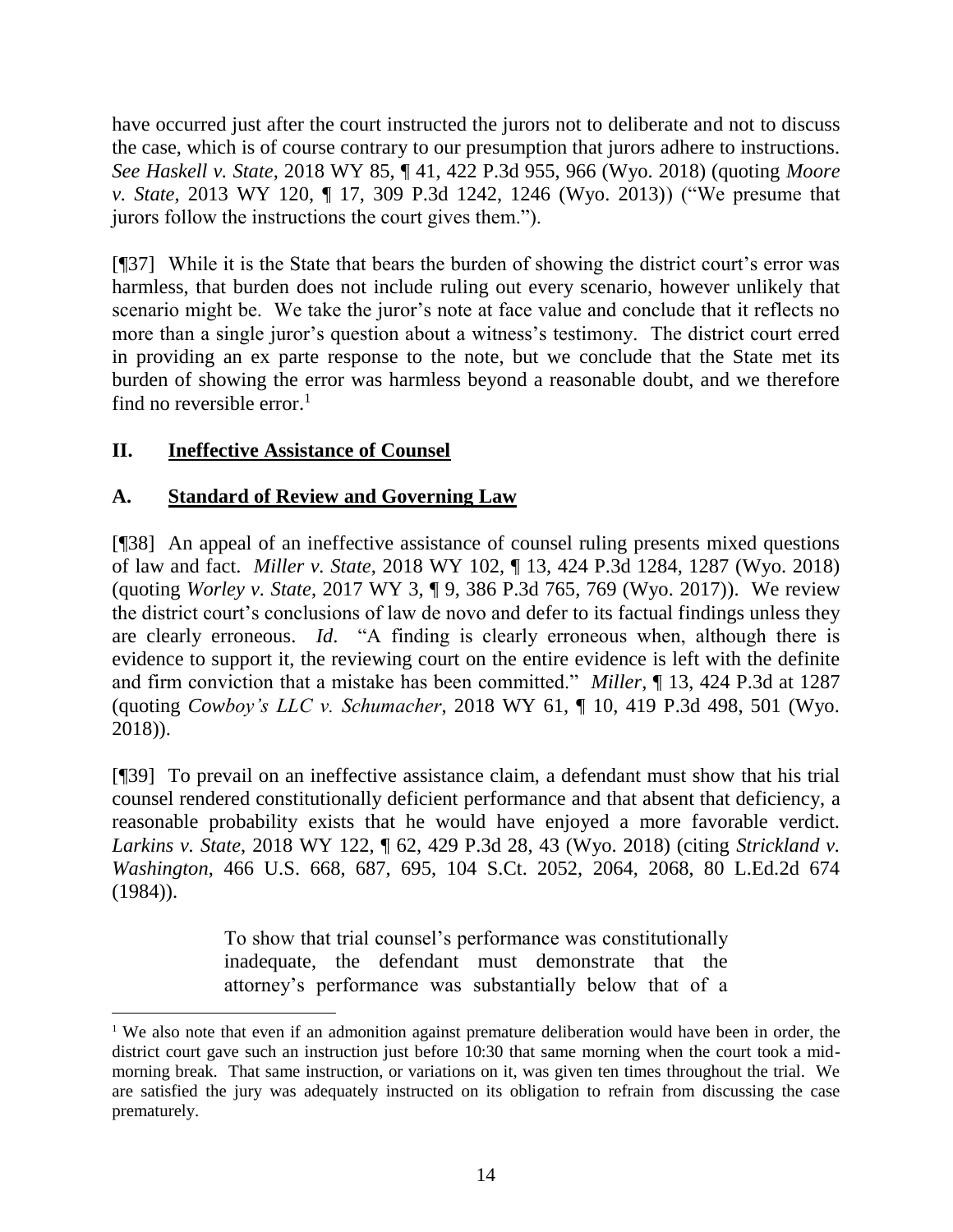reasonably competent attorney. *[Bruckner v. State](http://www.westlaw.com/Link/Document/FullText?findType=Y&serNum=2044562371&pubNum=0004645&originatingDoc=I54319b80d96d11e8a573b12ad1dad226&refType=RP&fi=co_pp_sp_4645_181&originationContext=document&vr=3.0&rs=cblt1.0&transitionType=DocumentItem&contextData=(sc.UserEnteredCitation)#co_pp_sp_4645_181)*, 2018 WY [51, ¶ 15, 417 P.3d 178, 181-82 \(Wyo. 2018\).](http://www.westlaw.com/Link/Document/FullText?findType=Y&serNum=2044562371&pubNum=0004645&originatingDoc=I54319b80d96d11e8a573b12ad1dad226&refType=RP&fi=co_pp_sp_4645_181&originationContext=document&vr=3.0&rs=cblt1.0&transitionType=DocumentItem&contextData=(sc.UserEnteredCitation)#co_pp_sp_4645_181) We "evaluate[ ] counsel under the circumstances existing at the time of the challenged act or omission and from the perspective available at the time of the challenged act or omission." *Id*[. at ¶ 15, 417](http://www.westlaw.com/Link/Document/FullText?findType=Y&serNum=2044562371&pubNum=0004645&originatingDoc=I54319b80d96d11e8a573b12ad1dad226&refType=RP&fi=co_pp_sp_4645_181&originationContext=document&vr=3.0&rs=cblt1.0&transitionType=DocumentItem&contextData=(sc.UserEnteredCitation)#co_pp_sp_4645_181)  [P.3d at 181.](http://www.westlaw.com/Link/Document/FullText?findType=Y&serNum=2044562371&pubNum=0004645&originatingDoc=I54319b80d96d11e8a573b12ad1dad226&refType=RP&fi=co_pp_sp_4645_181&originationContext=document&vr=3.0&rs=cblt1.0&transitionType=DocumentItem&contextData=(sc.UserEnteredCitation)#co_pp_sp_4645_181) Because a defendant must establish both prongs, a court can decide an ineffective assistance claim on the prejudice prong without considering the deficient performance prong. *Strickland*[, 466 U.S. at 697, 104 S.Ct. at](http://www.westlaw.com/Link/Document/FullText?findType=Y&serNum=1984123336&pubNum=0000708&originatingDoc=I54319b80d96d11e8a573b12ad1dad226&refType=RP&fi=co_pp_sp_708_2069&originationContext=document&vr=3.0&rs=cblt1.0&transitionType=DocumentItem&contextData=(sc.UserEnteredCitation)#co_pp_sp_708_2069)  [2069.](http://www.westlaw.com/Link/Document/FullText?findType=Y&serNum=1984123336&pubNum=0000708&originatingDoc=I54319b80d96d11e8a573b12ad1dad226&refType=RP&fi=co_pp_sp_708_2069&originationContext=document&vr=3.0&rs=cblt1.0&transitionType=DocumentItem&contextData=(sc.UserEnteredCitation)#co_pp_sp_708_2069)

*Larkins*, ¶ 62, 429 P.3d at 43-44.

#### **B. Discussion**

[¶40] Mr. Wall's Rule 21 motion set forth the grounds on which he based his ineffective assistance of counsel claim.<sup>2</sup>

> 3. . . . [T]rial counsel alleges there were external forces that inhibited or prohibited him from representing Defendant in the best possible manner.

> 4. Defendant is requesting this Court hold a hearing so the Defendant may present evidence on whether the Public Defender administration interfered with trial counsel's ability to represent Defendant by convincing counsel's expert witness to change his opinion on whether the expert witness could help Defendant in this trial.

> 5. Defendant is also requesting this Court hold an evidentiary hearing on whether the Public Defender administration's actions pressured trial counsel to "back off" on his request for an expert.

> 6. Finally, Defendant is requesting this Court order an evidentiary hearing on what the expert could have testified to regarding the reliability of Y-STR, [and] the database used in this case for Y-STR testing . . . .

<sup>&</sup>lt;sup>2</sup> We have omitted the claim that expert testimony should have been presented to establish that Y-STR testing is appropriate only for exclusion of suspects and not for inclusion. The district court rejected the claim, and it has not been reasserted on appeal.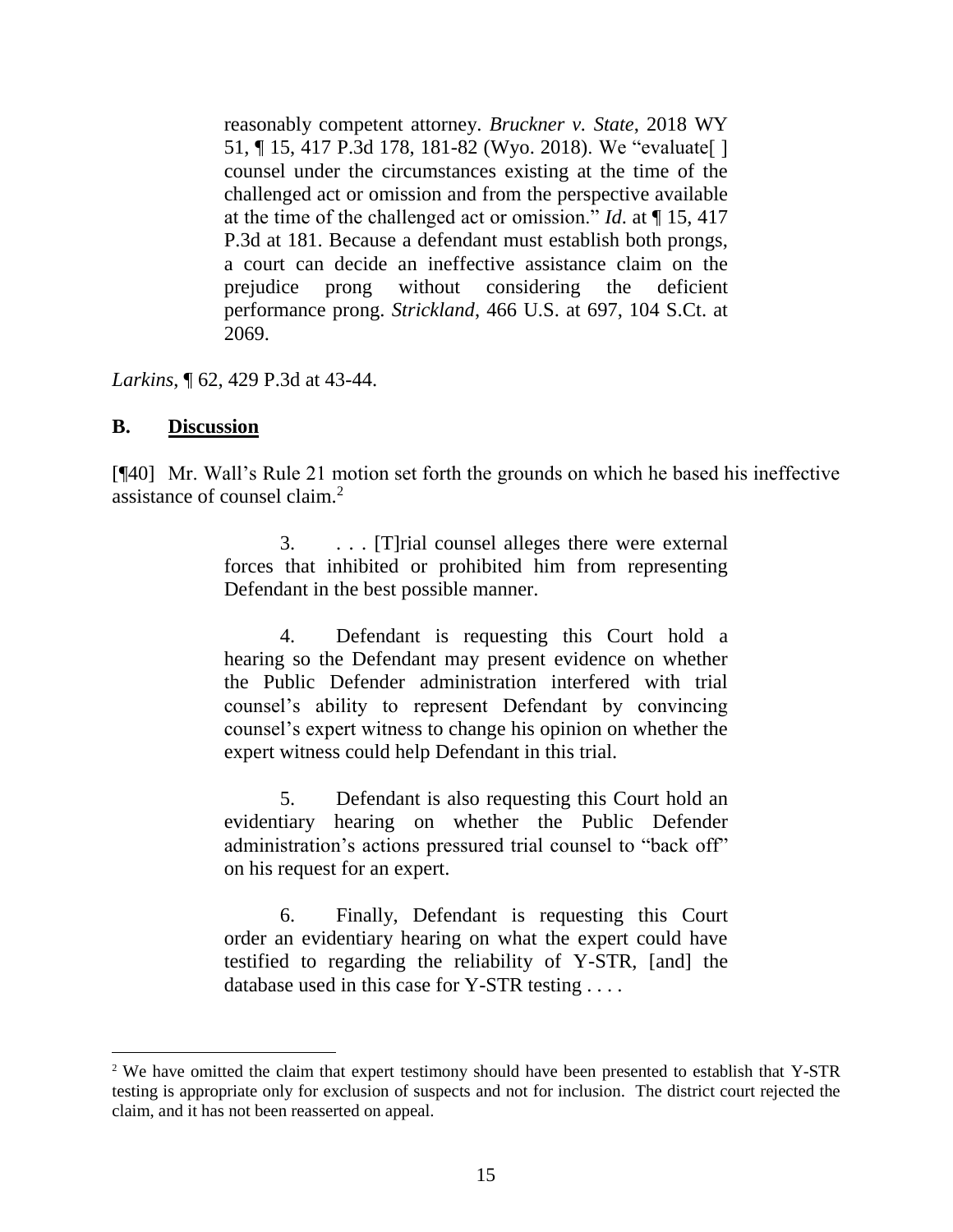[¶41] At the Rule 21 evidentiary hearing, Mr. Wall presented the testimony of three witnesses: 1) trial counsel; 2) Mr. Wall's father, Jim Wall; and 3) DNA expert Dr. Greg Hampikian of the Idaho Innocence Project. Based on the testimony, the district court found that any external pressures on trial counsel were immaterial because trial counsel reasonably analyzed his options concerning an expert witness and made an appropriate decision based on his assessment. The court further found that no evidence had been presented that Y-STR testing is unreliable, and that trial counsel had effectively challenged the crime lab's database choice through cross-examination. Finally, the court allowed evidence on but rejected a claim that trial counsel did not adequately assert a defense that the male DNA found on MW could have been the result of an intentional secondary transfer.<sup>3</sup>

[¶42] On appeal, Mr. Wall has framed the grounds for his ineffective assistance claim as: 1) trial counsel was concerned that his employment with the Public Defender's Office would be terminated if he retained an expert to testify against the reliability of Y-STR testing and he therefore had a conflict of interest that undermined his effective representation of Mr. Wall; and 2) trial counsel did not adequately assert a defense of secondary DNA transfer. We will address the claims in that order.

## **1. Conflict of Interest**

 $\overline{a}$ 

[¶43] Mr. Wall claims that trial counsel would have retained an expert to testify at trial but for his fear that the Public Defender's Office would terminate his employment if he did so. He contends this was a clear conflict of interest because trial counsel placed his own interest in continued employment over Mr. Wall's interest. He further contends he was prejudiced because an expert would have challenged the reliability of Y-STR testing and the crime lab's statistical findings.

[¶44] The right to effective assistance of counsel includes the correlative right that counsel be free from conflicts of interest. *May v. State*, 2003 WY 14, ¶ 40, 62 P.3d 574, 585 (Wyo. 2003) (citation omitted); *see also Sorenson v. State*, 6 P.3d 657, 663 (Wyo. 2000); *King v. State*, 810 P.2d 119, 123 (Wyo. 1991). Such a claim, however, changes our effective assistance analysis.

> *Strickland*[, 466 U.S. at 692, 104 S.Ct. at 2067](http://www.westlaw.com/Link/Document/FullText?findType=Y&serNum=1984123336&pubNum=708&originatingDoc=Idcfaa047f55811d9bf60c1d57ebc853e&refType=RP&fi=co_pp_sp_708_2067&originationContext=document&vr=3.0&rs=cblt1.0&transitionType=DocumentItem&contextData=(sc.Keycite)#co_pp_sp_708_2067) indicated the continuing vitality of the conflict of interest standard formulated in *Cuyler*[, 446 U.S. at 345-50, 100 S.Ct. at 1716-](http://www.westlaw.com/Link/Document/FullText?findType=Y&serNum=1980116741&pubNum=708&originatingDoc=Idcfaa047f55811d9bf60c1d57ebc853e&refType=RP&fi=co_pp_sp_708_1716&originationContext=document&vr=3.0&rs=cblt1.0&transitionType=DocumentItem&contextData=(sc.Keycite)#co_pp_sp_708_1716)

<sup>&</sup>lt;sup>3</sup> The district court noted that the secondary transfer claims were outside Mr. Wall's W.R.A.P. 21 motion, but it addressed them, explaining that "[i]n the interest of justice, to give the Defendant due process, and for judicial efficiency, the Court will consider these new issues." *See* W.R.A.P. 21(a) ("Any claims of ineffectiveness not made in the motion shall not be considered by the trial court unless the trial court determines that the interests of justice or judicial efficiency require the consideration of issues not specifically indicated in the motion.").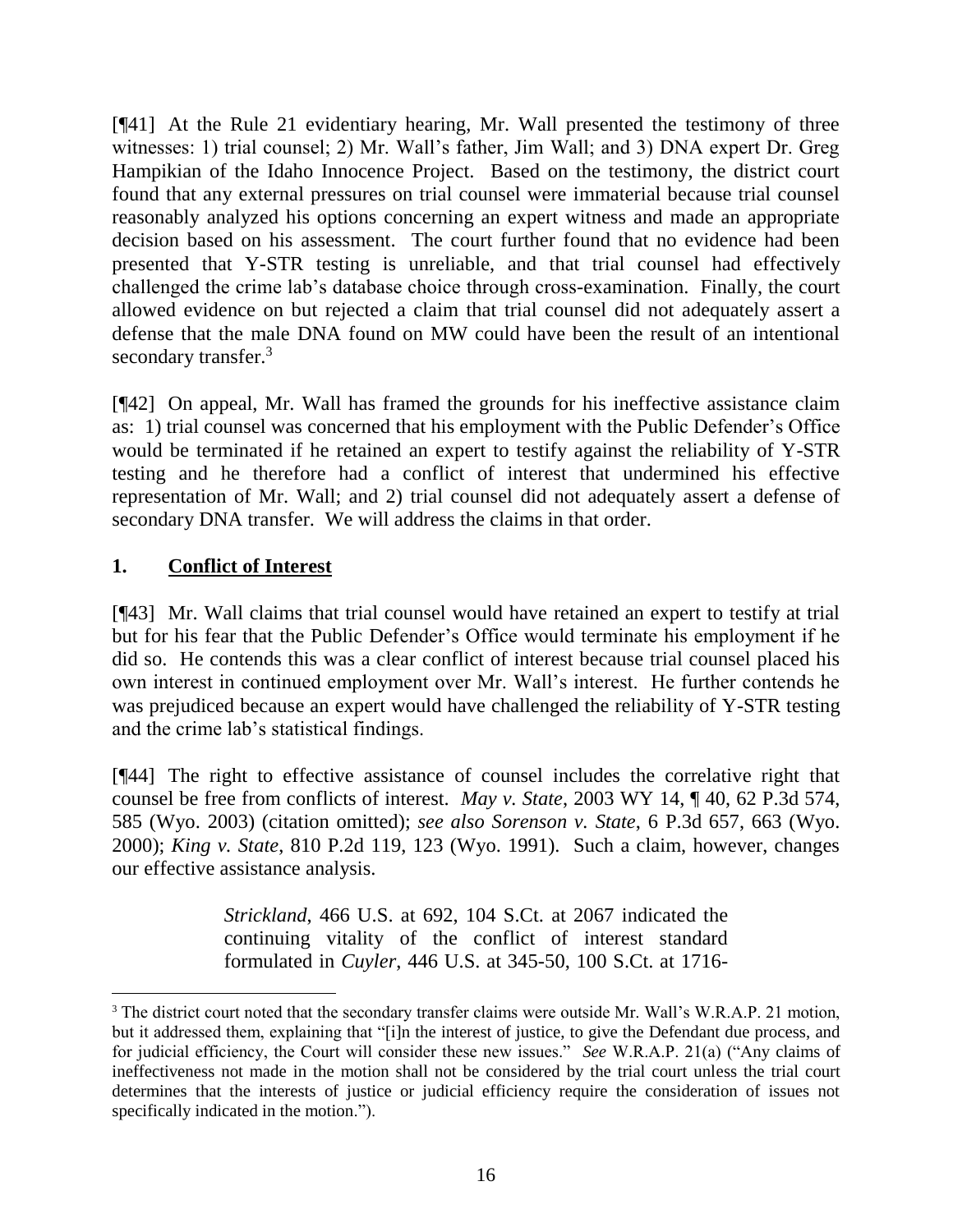[19.](http://www.westlaw.com/Link/Document/FullText?findType=Y&serNum=1980116741&pubNum=708&originatingDoc=Idcfaa047f55811d9bf60c1d57ebc853e&refType=RP&fi=co_pp_sp_708_1716&originationContext=document&vr=3.0&rs=cblt1.0&transitionType=DocumentItem&contextData=(sc.Keycite)#co_pp_sp_708_1716) Under that standard, a defendant who raised no objection at trial must show that an actual conflict of interest adversely affected his lawyer's performance before prejudice is presumed.

To demonstrate a conflict of interest, the appellant may "demonstrate that some plausible alternative defense strategy or tactic might have been pursued ... [and] establish that the alternative defense was inherently in conflict with the attorney's other loyalties or interests." *[Brien v. United States](http://www.westlaw.com/Link/Document/FullText?findType=Y&serNum=1982153002&pubNum=350&originatingDoc=Idcfaa047f55811d9bf60c1d57ebc853e&refType=RP&fi=co_pp_sp_350_15&originationContext=document&vr=3.0&rs=cblt1.0&transitionType=DocumentItem&contextData=(sc.Keycite)#co_pp_sp_350_15)*, [695 F.2d 10, 15 \(1st Cir.1982\).](http://www.westlaw.com/Link/Document/FullText?findType=Y&serNum=1982153002&pubNum=350&originatingDoc=Idcfaa047f55811d9bf60c1d57ebc853e&refType=RP&fi=co_pp_sp_350_15&originationContext=document&vr=3.0&rs=cblt1.0&transitionType=DocumentItem&contextData=(sc.Keycite)#co_pp_sp_350_15)

To demonstrate an adverse effect, the "defendant would only have to show that his attorney's conflict reduced his effectiveness." [*State v.*] *Jenkins*[, \[148 Ariz. 463\] 715 P.2d](http://www.westlaw.com/Link/Document/FullText?findType=Y&serNum=1986105030&pubNum=661&originatingDoc=Idcfaa047f55811d9bf60c1d57ebc853e&refType=RP&fi=co_pp_sp_661_720&originationContext=document&vr=3.0&rs=cblt1.0&transitionType=DocumentItem&contextData=(sc.Keycite)#co_pp_sp_661_720)  [\[716,\] 720](http://www.westlaw.com/Link/Document/FullText?findType=Y&serNum=1986105030&pubNum=661&originatingDoc=Idcfaa047f55811d9bf60c1d57ebc853e&refType=RP&fi=co_pp_sp_661_720&originationContext=document&vr=3.0&rs=cblt1.0&transitionType=DocumentItem&contextData=(sc.Keycite)#co_pp_sp_661_720) [(Ariz.1986)]. "[A]dverse effect is a less burdensome requirement than prejudice." *Id*.

*Sorenson*, 6 P.3d at 663-64 (quoting *King*[, 810 P.2d at 123\)](http://www.westlaw.com/Link/Document/FullText?findType=Y&serNum=1991083595&pubNum=661&originatingDoc=Idcfaa047f55811d9bf60c1d57ebc853e&refType=RP&fi=co_pp_sp_661_123&originationContext=document&vr=3.0&rs=cblt1.0&transitionType=DocumentItem&contextData=(sc.Keycite)#co_pp_sp_661_123) (alterations in original).

[¶45] Mr. Wall did not object before or during trial to trial counsel's alleged conflict of interest. His ineffective assistance claim therefore requires a showing that trial counsel had an actual conflict of interest and that the conflict adversely affected his performance. The district court of course did not state its findings in those terms because Mr. Wall did not frame his claim as a conflict of interest during the Rule 21 hearing. Nonetheless, the court made a finding that trial counsel decided to forgo expert testimony based on his evaluation of the case and not out of fear for his own employment. The record supports this finding, and we further conclude that the record shows no conflict of interest on trial counsel's part.

[¶46] With respect to the alleged pressure to forgo expert testimony, trial counsel stated in an affidavit attached to Mr. Wall's Rule 21 motion, "I believe I was pressured into trying to handle this case without an expert and [it was] a mistake to proceed without one." At the Rule 21 hearing, however, trial counsel testified that he made the decision based on his own assessment that he had what he needed for trial.

> Q. And in your representation of Mr. Wall, you did not let their declination of payment stop you from hiring this expert?

> A. No. I went ahead and hired the expert myself because  $I - I$  felt I needed the expert regardless of what the – the director of the Public Defender's agency said and I got that expert to assist me.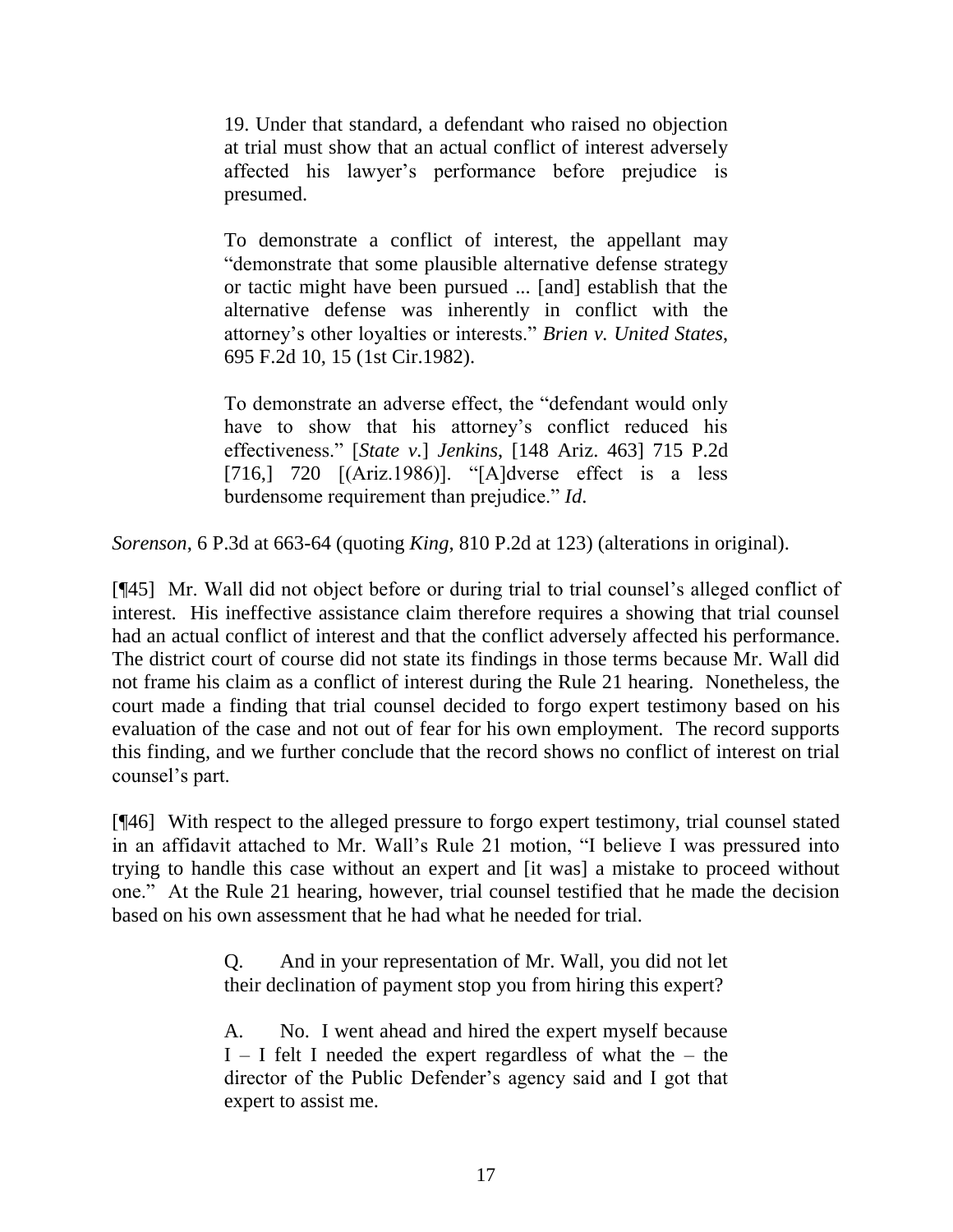Q. And the expert, the Bioinformat – informatics, I think is what it was called, they, apparently, for whatever reason, informed you there wasn't a contrary opinion that they could provide at trial, correct?

A.  $I - I$  don't know that I would necessarily agree with that. They – they gave me different clues and tips on what to deal with on cross-examination and how to approach your witness. So I can't say that – that they agreed with everything that the State said.

Q. Okay. And that's fair. They did assert, though, that they couldn't – that they did not believe that there was any value in having someone testify for you?

A. That's what – that's what they told me. That's what my expert told me.

Q. So in relation to matters, as I'm sure you'll recall, during the course of these proceedings, the Court asked you point blank if you wanted him to entertain a motion from you to order the Public Defender to engage Bioinformatics, correct?

A. Yes.

Q. And then from your testimony, . . . it would be my understanding then, rather than  $-$  you essentially had already retained Bioinformatics yourself and your decision, really, was that you didn't believe it was necessary to cause conflict with your employment with the Public Defender's office at that time because you'd already done what you thought was necessary?

A. I had done what I thought was necessary. I thought by ordering the Public Defender to pay, it would jeopardize potentially – my employment was part of it but I already had in motion, I thought, what I needed for the trial.

[¶47] This is consistent with what occurred before trial. During a December 13, 2016 hearing on Mr. Wall's second motion to continue, the district court addressed both trial counsel and Mr. Wall concerning the court's willingness to appoint a defense expert.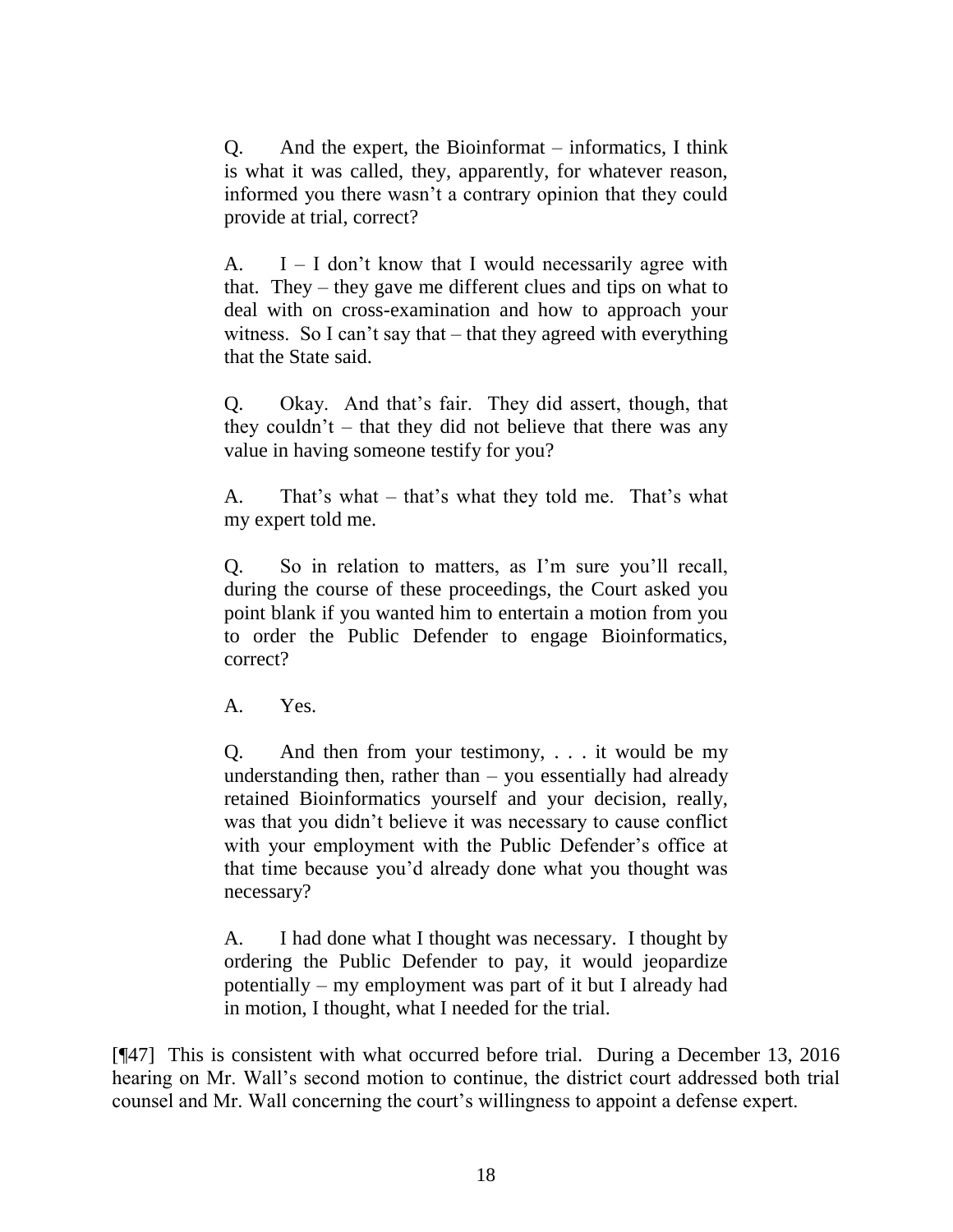Mr. Wall and [Trial Counsel], if there's any – any issue where you want to have an expert to consult with, that can assist you in cross-examination, that's something that I'm very supportive of and I'm going to protect. Add to it that even if it's not just for that purpose, you may actually find the need to have an attorney – or an expert that comes and testifies because I think I made this clear in my ruling on the motion hearing. Yeah, the evidence is admitted but it doesn't necessarily speak about the weight that the jury can or chooses to give that. [Trial Counsel] and Mr. Wall, if you come up with something that attacks that weight, whether it's through the protocols or something else, then I want you to be able to have that opportunity to present that.

[¶48] Trial counsel did not seek court appointment of an expert. During the pretrial conference, he explained this decision.

> But the concern I had is if no one's going to pay for who I believe is a needed expert, I could always file a motion with the Court under *Ake v. Oklahoma*, saying that if there's a need for an expert, then the Court can decide whether or not the defendant is entitled to have the Government pay for that expert or not. After speaking with the Bioinformatics people, I decided that I probably didn't need to do that. It seemed like the information they were giving would be helpful, maybe not the ideal situation in my mind, but probably sufficient in light of the facts that we're addressing. So while I'd initially felt there was a need for that expert, I have some ability of getting expert help and so I'm consulting with them on a regular basis for that help.

> As far as getting an expert here to testify in our behalf, there's no funding for that. Our expert, basically, the technical researcher . . . has indicated to me that she didn't feel, in consultation with their – their PhD who reviewed the case that there was a – there was any benefit for them to come over and testify, that they could provide me sufficient information to proceed with the trial.

> But I think those matters  $-$  I don't know that there's anything else to do with it, but I think that it's important that that be part of the record because a lot of the delay we've had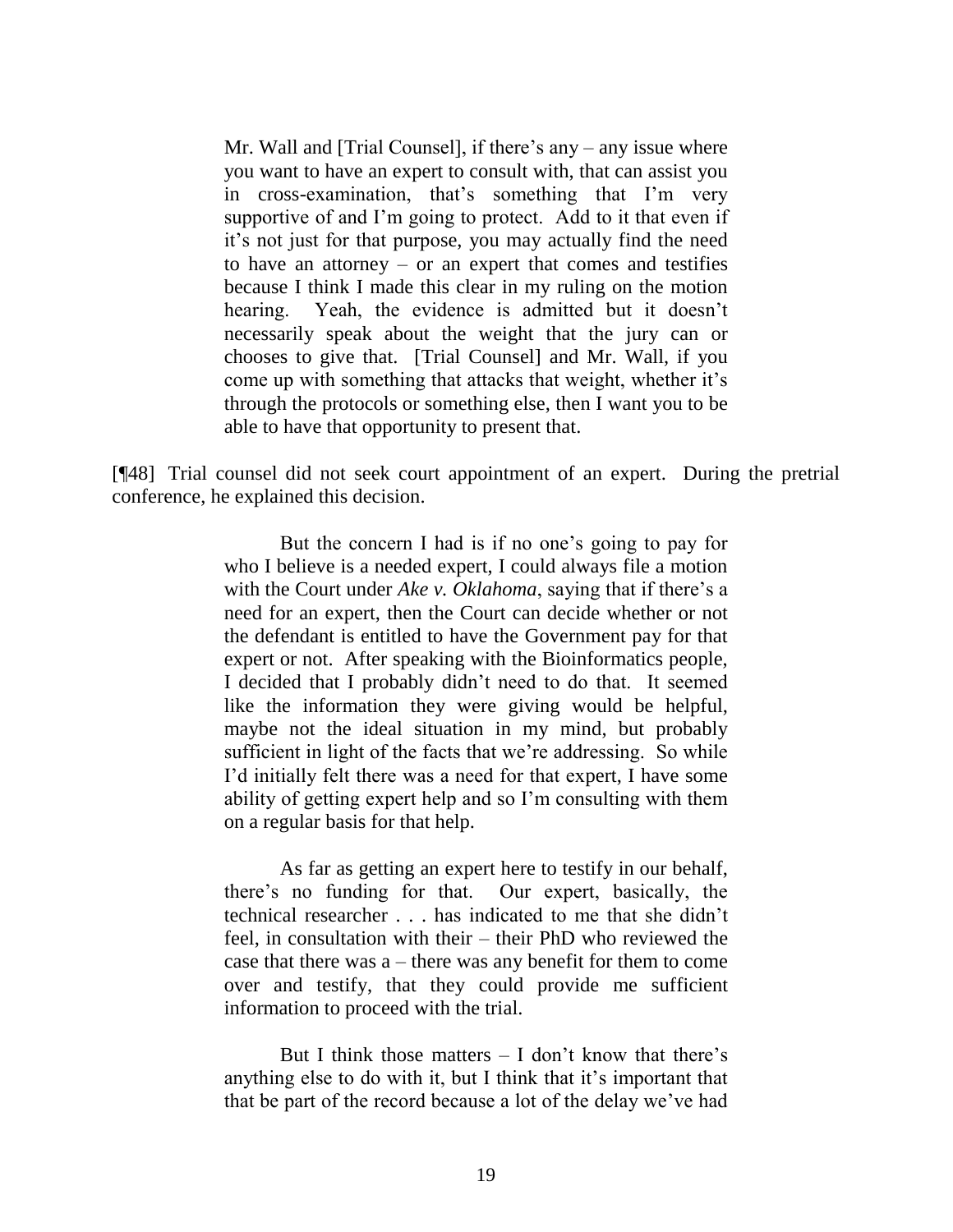in bringing this case to trial was to give me the opportunity to obtain expert advice on this case. I have obtained the advice, but I've been frustrated not being able to have the expert that I initially thought I needed.

THE COURT: [Trial Counsel], I think you've said – and I want to make sure that I understand it clearly. You've considered the opportunity to file a motion for me to have a hearing on, and rule on, whether or not an expert should be granted to Mr. Wall; and even though this committee for the Public Defender's office has reviewed it and made a determination, you've found that motion to not be necessary at this time; is that correct?

[TRIAL COUNSEL]: I find it not to be necessary but part of it isn't necessarily all my feelings. Part of it is the necessity of the Public Defender, saying, "We're not going to pay for any expert. We're not going to pay for that." There is a factor there. But also in dealing with the expert that I have hired, that they indicated that we would be able to proceed without any prejudice to Mr. Wall in this case and they've been very helpful in providing background information.

[¶49] In addition to trial counsel's testimony and pretrial statements that he decided to forgo expert testimony based on his assessment of what was needed for the defense, trial counsel also clarified his concern with his employment during the Rule 21 hearing. He was not concerned with losing his job for personal reasons. He was concerned that if his employment were terminated, a different attorney appointed to this case may not share his opinion that the Y-STR testing should be challenged. This lack of concern for his personal employment is confirmed, we believe, by the fact that trial counsel resigned from the Public Defender's Office shortly after Mr. Wall's trial. Trial counsel explained:

> . . . I went ahead and hired the expert myself, anyway, and so I had an expert. The expert said there wasn't any need to testify, so that matter was resolved. And it didn't seem like it was worth making it – it wasn't worth the \$2,500 point to me to have the Public Defender be ordered to pay people and, perhaps, jeopardize my employment with them. I had intended on continuing employment with the Public Defender; but by the time we went to trial, I was  $-1$  was just so mad at how I was being treated regarding my cases with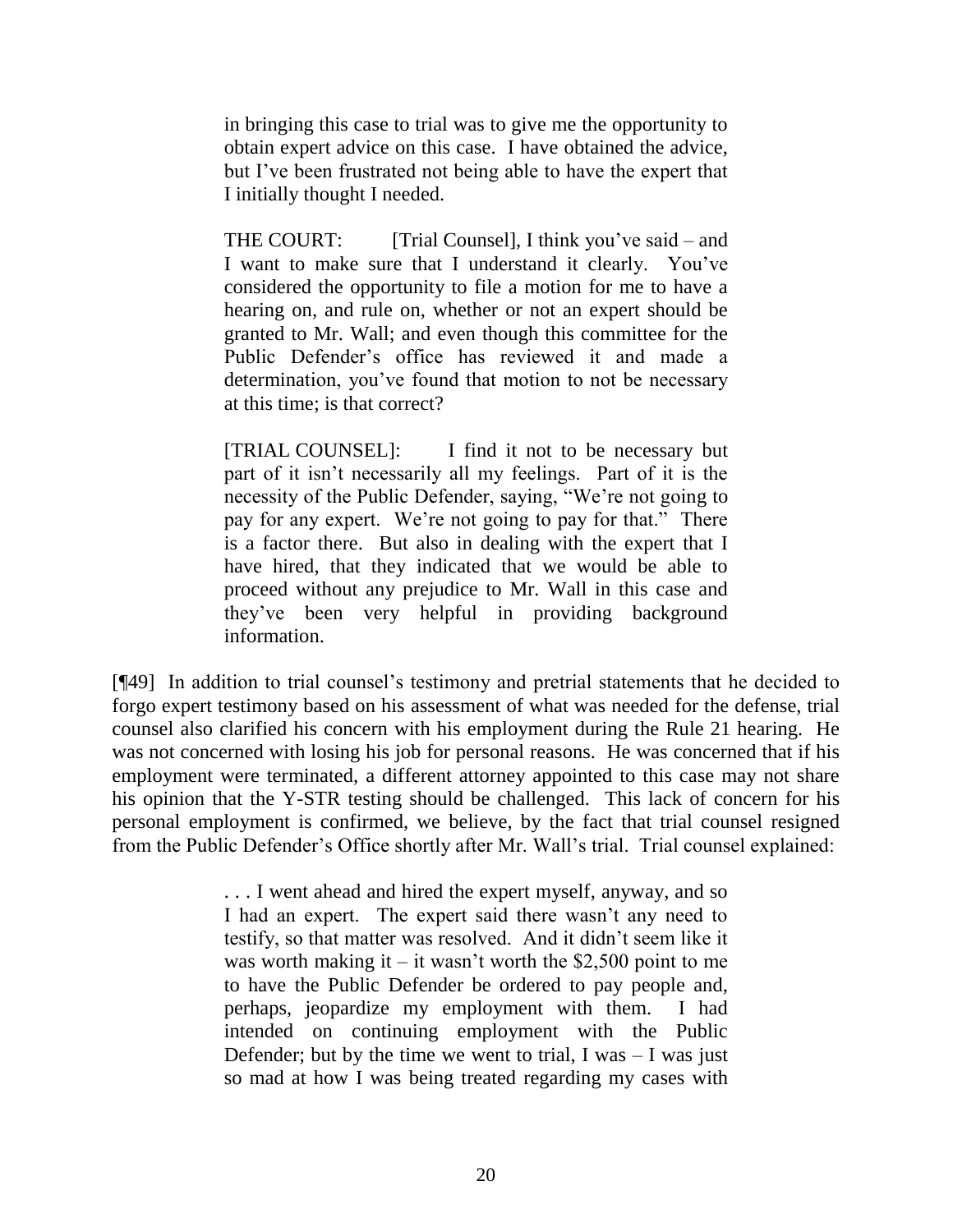the Public Defender's office, I decided not to continue my employment with them.

[¶50] Nothing in the record suggests that at any point in the proceedings trial counsel placed his personal concerns over his client's concerns or that the two were in competition. On the contrary, trial counsel spent \$2,500 of his own funds to work with an expert and was only concerned with his continued employment because of the effect a change in counsel might have on Mr. Wall's defense. The record thus supports the district court's conclusion that trial counsel made the decision to forgo expert testimony based on his assessment of the case needs, and it further demonstrates that trial counsel had no conflict of interest.

[¶51] Underlying Mr. Wall's conflict of interest claim is an implication that had trial counsel had sufficient funds and been unrestricted in his trial strategy, his preference would have been to present expert testimony. That claim is of course different from saying that trial counsel had a conflict of interest that motivated his decision. Framed in these terms, the claim returns us to our standard ineffective assistance inquiry. As we have previously observed:

> Much of the remand hearing evidence and Mr. Griggs' argument on appeal center on the problems his trial counsel may have had with obtaining funding through the State Public Defender's Office for his expert witness. He argues that the State Public Defender's Office's failure to adequately fund an expert witness to testify at trial or other court hearings amounted to deficient representation. We will not delve into the internal workings of the State Public Defender's Office. While trial counsel's requests for expert funding, the state office's responses to those requests, the timing of the communications, etc. may be interesting, our precedent places the focus upon whether defense counsel's actual actions or omissions violated Mr. Griggs' constitutional right to effective assistance of counsel.

*Griggs v. State*, 2016 WY 16, ¶ 42, 367 P.3d 1108, 1125-26 (Wyo. 2016) (citing *[Lower v.](http://www.westlaw.com/Link/Document/FullText?findType=Y&serNum=1990030428&pubNum=0000661&originatingDoc=Ifcad4a5dc9ca11e5b4bafa136b480ad2&refType=RP&fi=co_pp_sp_661_349&originationContext=document&vr=3.0&rs=cblt1.0&transitionType=DocumentItem&contextData=(sc.Search)#co_pp_sp_661_349)  State*[, 786 P.2d 346, 349 \(Wyo. 1990\)\)](http://www.westlaw.com/Link/Document/FullText?findType=Y&serNum=1990030428&pubNum=0000661&originatingDoc=Ifcad4a5dc9ca11e5b4bafa136b480ad2&refType=RP&fi=co_pp_sp_661_349&originationContext=document&vr=3.0&rs=cblt1.0&transitionType=DocumentItem&contextData=(sc.Search)#co_pp_sp_661_349).

[¶52] Returning then to our standard inquiry, the questions are: 1) did trial counsel's failure to present expert testimony challenging Y-STR DNA testing amount to performance substantially below that of a reasonably competent attorney; and 2) does a reasonable probability exist that had expert testimony been presented, Mr. Wall would have enjoyed a more favorable verdict. *See Larkins*, ¶ 62, 429 P.3d at 43. The district court answered these questions in the negative, and we agree.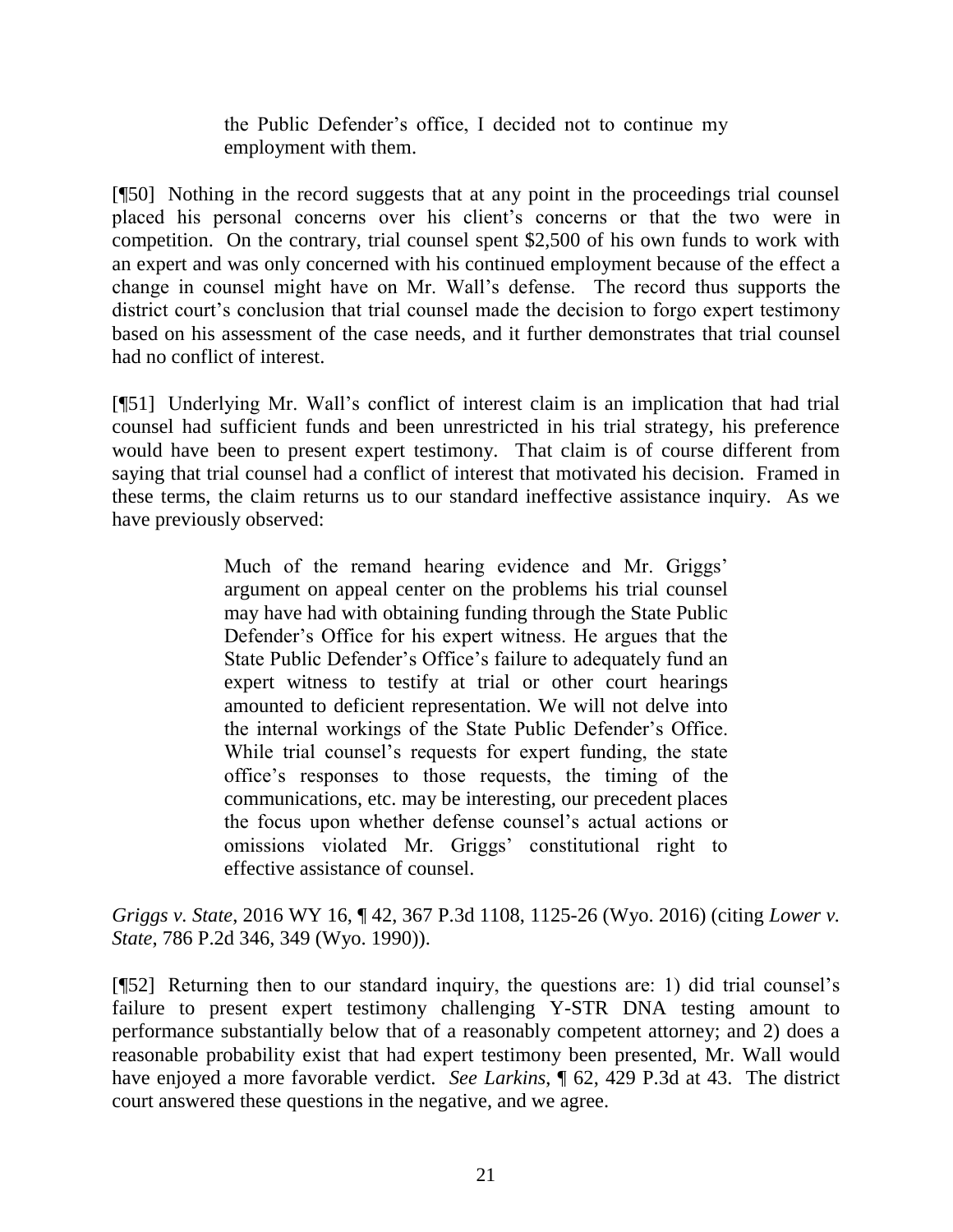[¶53] We have held that the failure to present expert testimony is not in itself ineffective assistance of counsel.

> A reasonably competent attorney may use an expert witness in a variety of ways, including as a consultant in areas of specialized knowledge, for review of the facts of a case, to formulate trial strategy, to develop questions for cross examination of the State's witnesses, as an expert witness at court hearings or trial, etc. An attorney is not necessarily ineffective because he decides that an expert's assistance in trial preparation is sufficient and that the expert's testimony at trial is not necessary. Other courts have specifically rejected ineffective assistance of counsel claims where defense counsel reasonably chose to use an expert to prepare to cross examine the government's witnesses rather than having the defense expert testify at trial. *See*, *e.g.*, *[Rice v. State](http://www.westlaw.com/Link/Document/FullText?findType=Y&serNum=2028997669&pubNum=0000711&originatingDoc=Ifcad4a5dc9ca11e5b4bafa136b480ad2&refType=RP&fi=co_pp_sp_711_772&originationContext=document&vr=3.0&rs=cblt1.0&transitionType=DocumentItem&contextData=(sc.Search)#co_pp_sp_711_772)*, 292 Ga. [191, 733 S.E.2d 755, 772 \(2012\);](http://www.westlaw.com/Link/Document/FullText?findType=Y&serNum=2028997669&pubNum=0000711&originatingDoc=Ifcad4a5dc9ca11e5b4bafa136b480ad2&refType=RP&fi=co_pp_sp_711_772&originationContext=document&vr=3.0&rs=cblt1.0&transitionType=DocumentItem&contextData=(sc.Search)#co_pp_sp_711_772) *[Brown v. United States](http://www.westlaw.com/Link/Document/FullText?findType=Y&serNum=1978100816&pubNum=0000162&originatingDoc=Ifcad4a5dc9ca11e5b4bafa136b480ad2&refType=RP&fi=co_pp_sp_162_649&originationContext=document&vr=3.0&rs=cblt1.0&transitionType=DocumentItem&contextData=(sc.Search)#co_pp_sp_162_649)*, 384 [A.2d 647, 649 \(D.C.Ct.App.1978\)](http://www.westlaw.com/Link/Document/FullText?findType=Y&serNum=1978100816&pubNum=0000162&originatingDoc=Ifcad4a5dc9ca11e5b4bafa136b480ad2&refType=RP&fi=co_pp_sp_162_649&originationContext=document&vr=3.0&rs=cblt1.0&transitionType=DocumentItem&contextData=(sc.Search)#co_pp_sp_162_649) (consultation with expert for cross examination in lieu of calling expert to testify was not ineffective assistance of counsel). The task of the court in reviewing the adequacy of defense counsel's representation will be to determine whether defense counsel reasonably analyzed the options and decided on an appropriate course of action. *See*, *e.g.*, *Cooper* [*v. State*, 2014 WY 36, 391 P.3d 914 (Wyo. 2014)], *supra*; *Lopez v. State*[, 2004 WY 28, 86 P.3d](http://www.westlaw.com/Link/Document/FullText?findType=Y&serNum=2004250760&pubNum=0004645&originatingDoc=Ifcad4a5dc9ca11e5b4bafa136b480ad2&refType=RP&originationContext=document&vr=3.0&rs=cblt1.0&transitionType=DocumentItem&contextData=(sc.Search))  [851 \(Wyo.](http://www.westlaw.com/Link/Document/FullText?findType=Y&serNum=2004250760&pubNum=0004645&originatingDoc=Ifcad4a5dc9ca11e5b4bafa136b480ad2&refType=RP&originationContext=document&vr=3.0&rs=cblt1.0&transitionType=DocumentItem&contextData=(sc.Search)) 2004).

*Griggs*, ¶ 39, 367 P.3d at 1125.

[¶54] In this case, trial counsel consulted with attorneys in his own office, and with his expert, concerning the need for expert testimony to challenge the Y-STR testing. All concurred that expert testimony was not necessary in this case and that Mr. Wall's defense would not be prejudiced by challenging the testing through cross-examination. Mr. Wall's only evidence to the contrary was trial counsel's opinion offered in support of the Rule 21 motion:

> 9. I contacted Bioinformatics and sent them a copy of the transcript from the *Daubert* hearing. The expert from Bioinformatics contacted me and said I think we can help you. The expert stated the database used in the testing in this case was one reason it should not be used.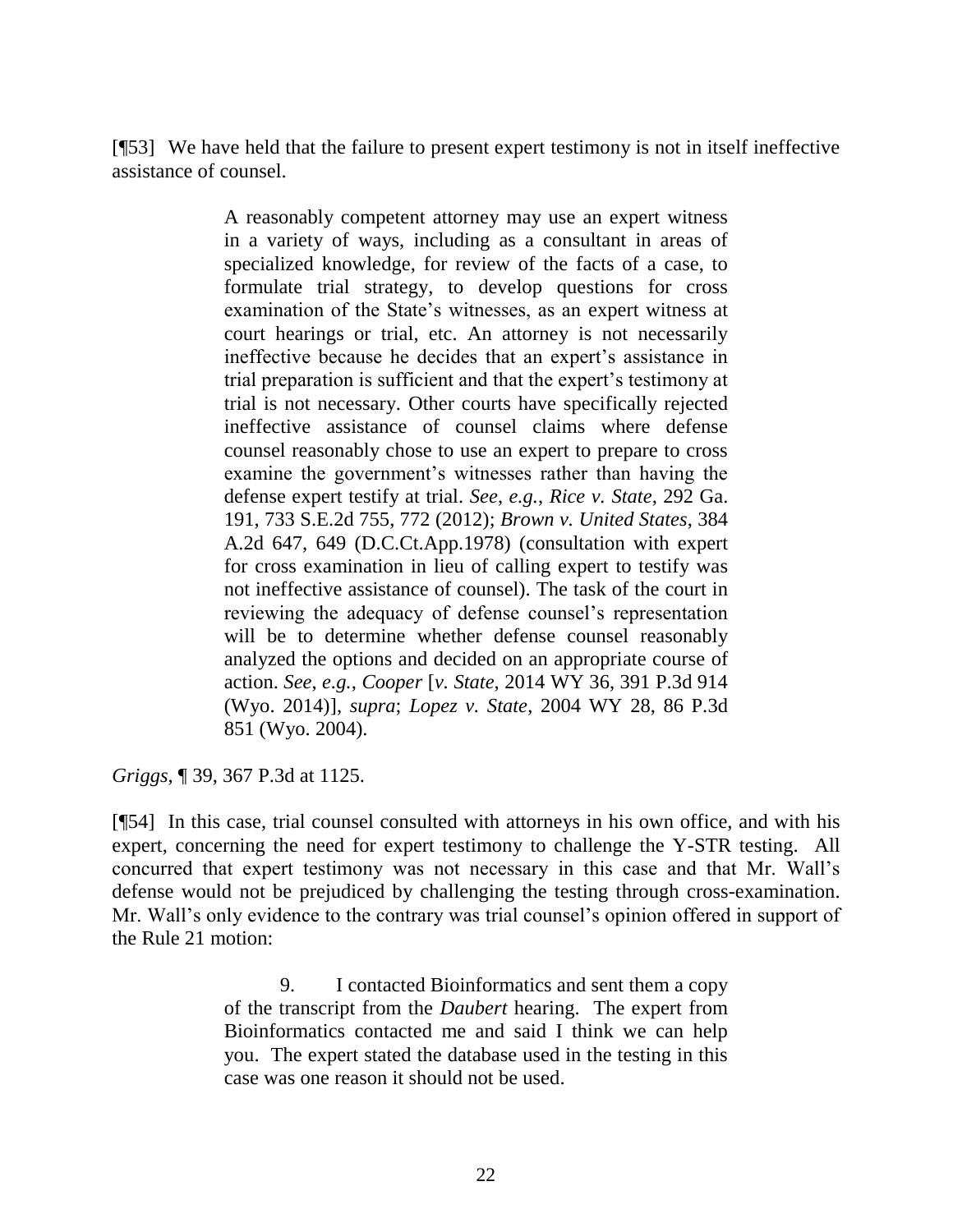\* \* \* \*

15. I believe it was a mistake and not in my client's best interest to rely on cross-examination to explain the Y-STR DNA. Cross-examination brought out answers that were self-serving to the expert. A defense expert could have fully explained why this type of testing is not reliable and particularly why the testing in this case was not reliable.

[¶55] The record does not support trial counsel's change of heart. First, concerning the crime lab's database choice for its statistical calculations, Mr. Wall presented no expert opinion that the lab's choice was flawed. Dr. Hampikian testified:

> Q. And similarly, although your database provided different information, you, again, would not provide in this case an expert opinion related to the fact that the scientific – the – sorry. Let me restate that. In relation to this case, for the oral swab, your testimony was that your database provided somewhat significant different numbers, correct?

> A. Yes, but  $I - you know, I think - I don't want to leave$ the impression that they're drastically different, even though we have 1 in 699 and they have 1 in 1,100 something. I think these are both reasonable, scientific ways of doing it.

> Q. So you would not disagree with the statistical information provided by the Crime Lab in this case?

A. No, I would not.

[¶56] Dr. Hampikian also testified that he did not find any problems with the crime lab procedures used in handling the evidence, and he agreed that Y-STR testing was the proper test under the circumstances.

> Q. And from my understanding of your testimony previously today, you would agree with Ms. Buettner that the appropriate DNA testing, then, would be the Y short tandem repeat because of the small amount of male DNA?

A. That's correct.

Q. And so the Wyoming State Crime Lab would have utilized the appropriate testing in this case?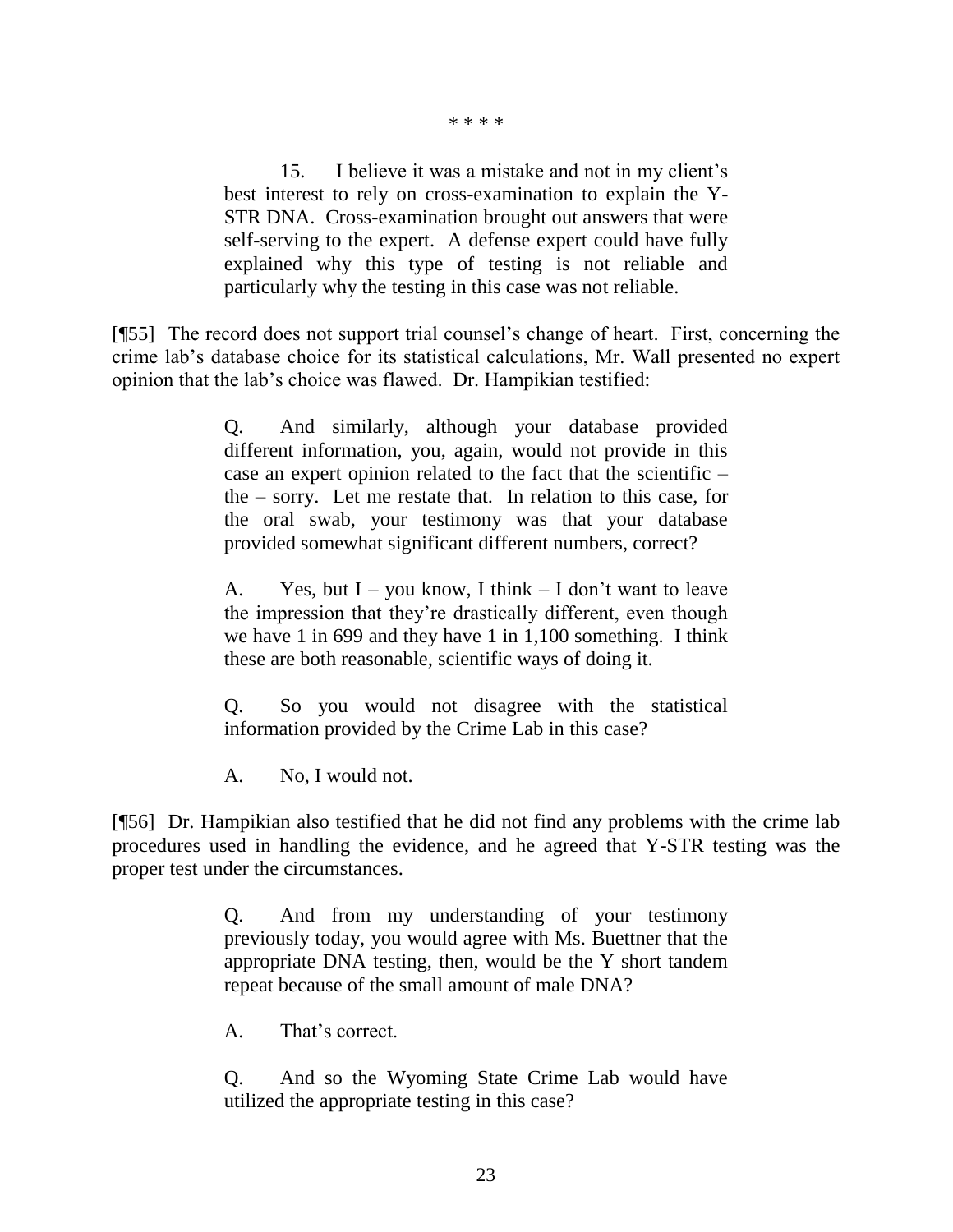A. Yes, I agree.

[¶57] "When an ineffective assistance claim is based upon the failure to call an expert witness, the defendant must show an expert was available who would have testified consistently with his theory." *Griggs*, ¶ 38, 367 P.3d at 1124 (quoting *[Cooper v. State](http://www.westlaw.com/Link/Document/FullText?findType=Y&serNum=2032882501&pubNum=0004645&originatingDoc=Ifcad4a5dc9ca11e5b4bafa136b480ad2&refType=RP&fi=co_pp_sp_4645_920&originationContext=document&vr=3.0&rs=cblt1.0&transitionType=DocumentItem&contextData=(sc.Search)#co_pp_sp_4645_920)*, [2014 WY 36, ¶ 22, 319 P.3d 914, 920 \(Wyo. 2014\)\)](http://www.westlaw.com/Link/Document/FullText?findType=Y&serNum=2032882501&pubNum=0004645&originatingDoc=Ifcad4a5dc9ca11e5b4bafa136b480ad2&refType=RP&fi=co_pp_sp_4645_920&originationContext=document&vr=3.0&rs=cblt1.0&transitionType=DocumentItem&contextData=(sc.Search)#co_pp_sp_4645_920). Dr. Hampikian offered no opinions critical of Y-STR testing in general or of the crime lab's testing in particular. Mr. Wall's claim thus fails.

[¶58] Additionally, trial counsel quite effectively cross-examined Christina Buettner, and through that examination obtained an even more favorable statistical frequency than would have been provided through expert testimony. Dr. Hampikian testified his choice of databases would have resulted in a finding that 1 in 699 individuals have the same DNA profile as that found on the oral swab. Ms. Buettner, using a different database, made a statistical finding that the DNA profile would occur 1 in 1,190 individuals. On cross-examination, however, Ms. Buettner conceded the calculation would change if a different, more tailored database were used.

> Q. And that's when you testified that was 1 in 1,100, or something along that line; correct?

- A. That's the total statistic, yes.
- Q. Okay.

But actually, if you look at Caucasian, it's 1 in 500 and something?

A. Yes. 1 in 562.

Q. So, for a Caucasian male with that sort of makeup, whether it's dad, son, grandpa, Thomas Jefferson, it would probably be 1 in 500, not 1 in 1,100, wouldn't it?

A. 1 in 562.

[¶59] Trial counsel made the decision to forego expert testimony after consulting with his expert and with attorneys in his office and thus reasonably analyzed his options. That he chose an appropriate course is borne out by the results of his cross-examination and the Rule 21 record. We thus agree with the district court that Mr. Wall failed to show that trial counsel's performance was constitutionally deficient or that with expert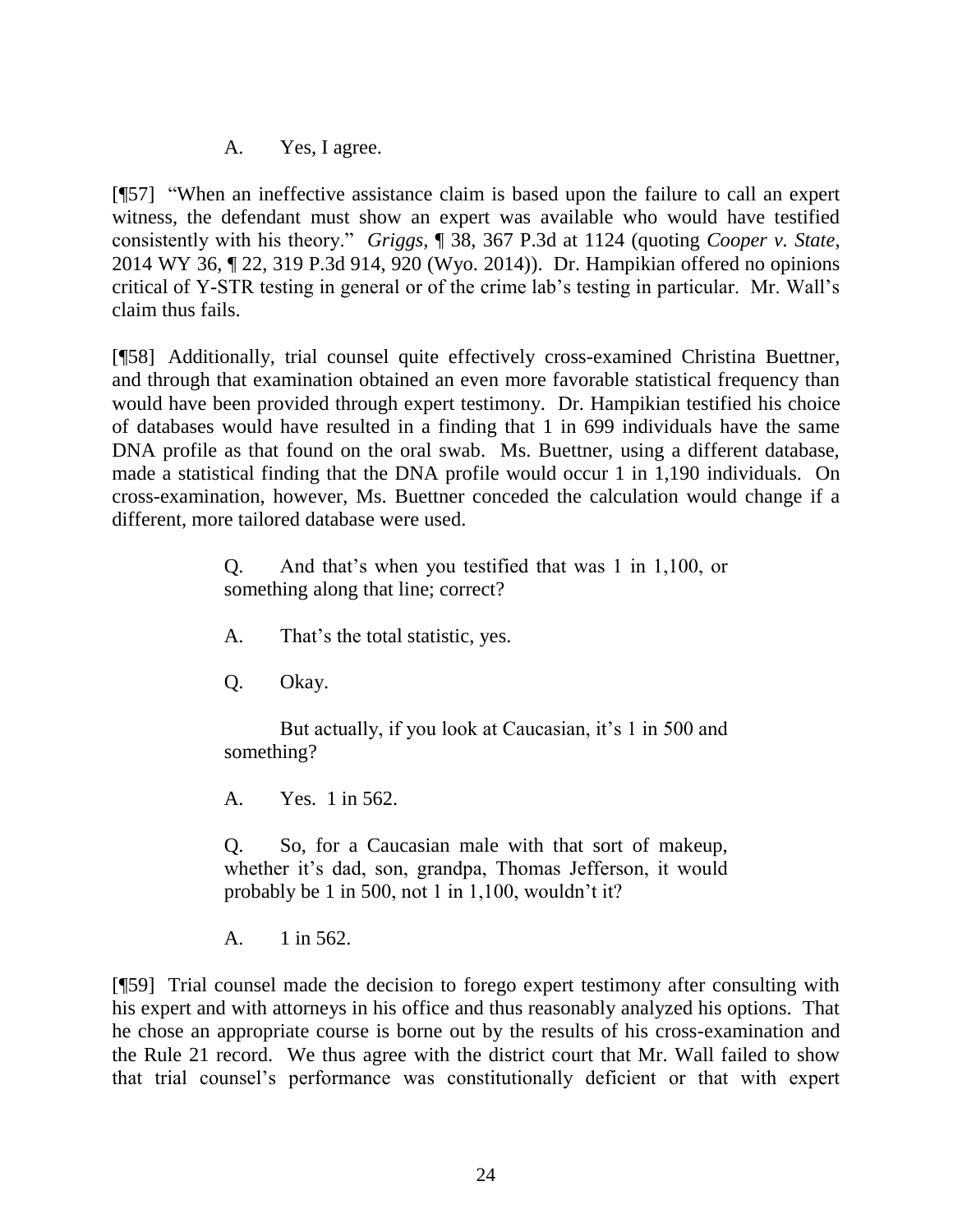testimony on Y-STR testing a reasonable probability exists that Mr. Wall would have enjoyed a more favorable verdict.

# **2. Secondary DNA Transfer**

[¶60] In his second claim, Mr. Wall contends that trial counsel was ineffective because he did not adequately pursue a theory of intentional secondary DNA transfer. Mr. Wall's theory is that the amount of male DNA found on the oral and labial swabs is consistent with secondary transfer and that MW knew how to obtain and plant DNA and had threatened to do so in the past. He argues counsel should have presented both expert testimony and the testimony of Mr. Wall's father to support this defense. We again find the district court's rejection of this claim supported by the record.

[¶61] Dr. Hampikian explained the difference between direct and secondary DNA transfer.

Q. Okay. So can you explain this secondary transfer?

A. Yeah. So, I mean, if  $I$  – you know, if some one were to stick their finger in my mouth, that would be a direct transfer to my – to my mouth from their finger. However, if I drank from their cup and got some of their DNA on my lip, say, which is not an unlikely scenario, then that would be a secondary transfer because it came from the cup. DNA transfer is inherent to the process. I mean, we swab things with a Q-tip like swab so that's transfer. So we expect DNA to transfer pretty – pretty readily. If we – if we have a direct transfer, it means from a person to the – the substrate or the person that is swabbed, directly from one person to whatever is being sampled.

[¶62] In support of his intentional secondary transfer theory, Mr. Wall points to additional Rule 21 testimony from Dr. Hampikian and from Jim Wall, Mr. Wall's father. Dr. Hampikian testified that the DNA ratios found on the oral and labial swabs, the labial being 28,000 parts human DNA to one part male DNA, and the oral being 100 parts human DNA to one part male DNA, were significant because of the small amount of male DNA present. He further testified that such ratios are consistent with secondary transfer. Jim Wall testified:

- Q. Mr. Wall, have you ever gone camping with [MW]?
- A. Yes.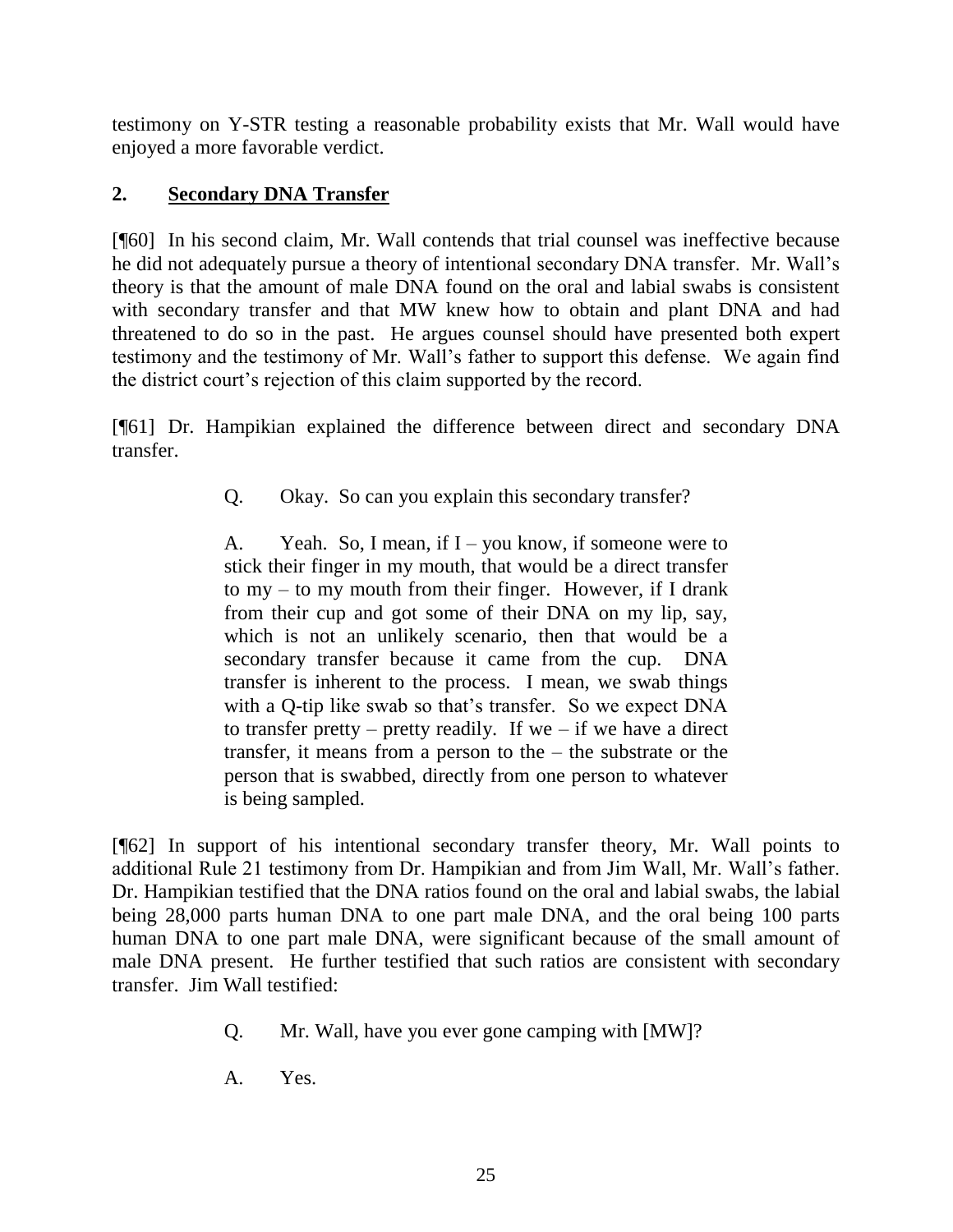Q. Okay. And during any of these camping trips did anything odd happen with [MW]?

A. Yes. We were hunting and we had taken everybody to the top of the ridge and I had to take the horses down to the bottom. And she didn't want to walk, so she went with me. We got down there and I started tying up horses and stuff and she said, "I want to go to camp." I says, "[MW], I can't take you to camp. I have people coming down here and I can't leave these horses or none of this stuff."

Q. Did she get upset with you because of that?

A. She got real upset and she says, "You don't want to make me mad."

Q. And why was that?

A. And I says, "Well, why's that?" She says, "You don't want to make me mad." So we went over and I was sitting there, smoking a cigarette.

Q. And what happened next?

A. And I always take and spit in my hand and put my cigarette out. That's so I never cause a fire. And I throwed it down on the ground. And she walked over, picked it up, held it up to me, and she says, "Do you realize I can get your DNA?" And it scared me to death.

Q. Why did it scare you?

A. Because I'm dumb. I don't know none of this.

Q. And did you consider that a threat?

A. Yes. From that day forward, I never walked through the door of my boy's house. If I went out there, we went to the garage. And if I wanted coffee or something, it was brought to me. I did not dare to even go in around her for fear of what she would do.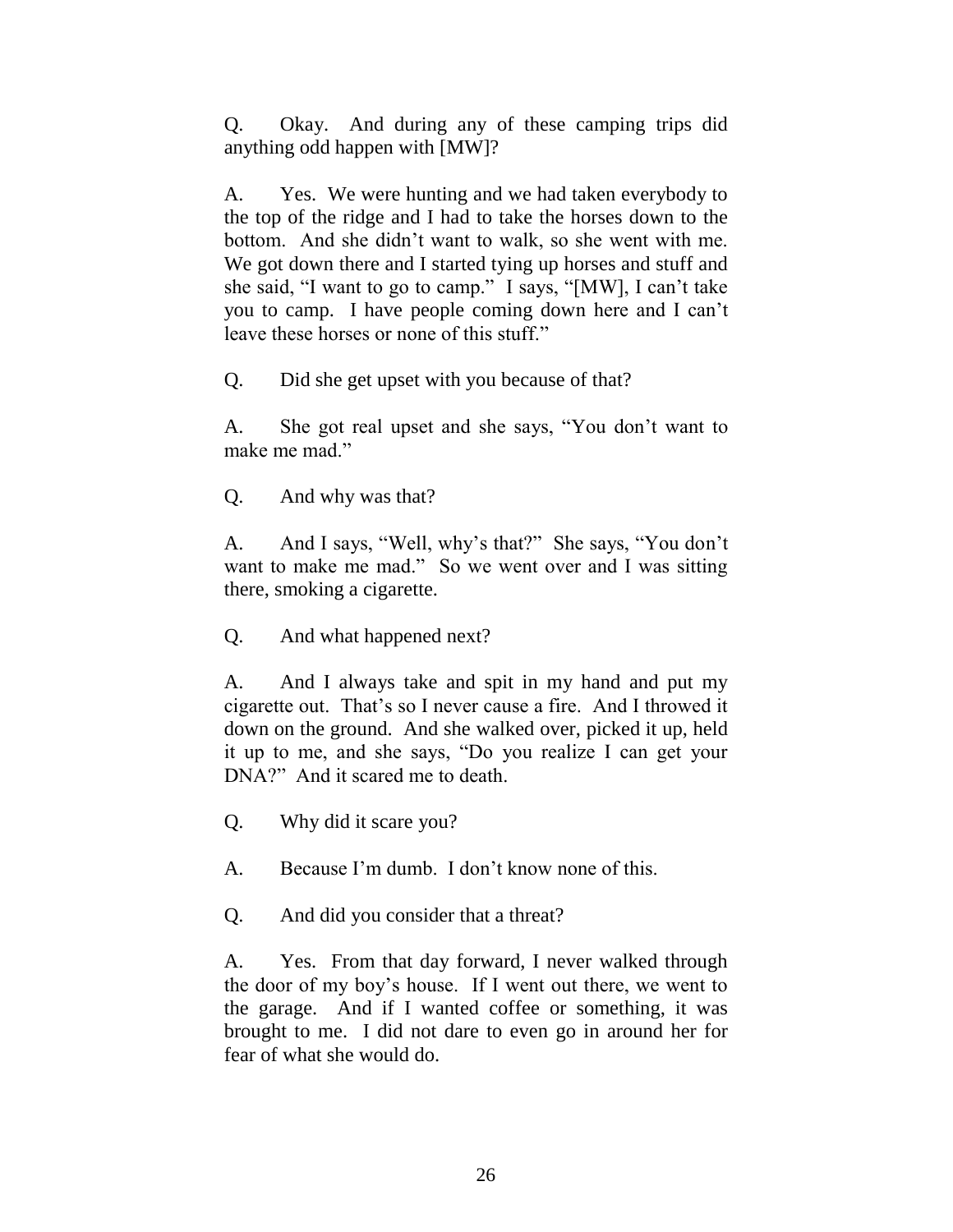[¶63] Mr. Wall contends that had the expert testimony and Jim Wall's testimony been presented to the jury, the jury would have had an alternative explanation for the presence of Mr. Wall's DNA on the oral swab. With this alternative explanation, he argues, a reasonable probability exists that he would have been acquitted on Count I. Based on the record, we must disagree.

[¶64] From the trial record, it is apparent that, while trial counsel used crossexamination to establish the easy transferability of DNA and argued the potential for accidental secondary DNA transfer, he did not pursue, or perhaps even consider, a theory of intentional DNA planting. This is confirmed by trial counsel's Rule 21 hearing testimony.

> Q. Okay. And do you recall – or do you know Mr. Jim Wall?

A. Briefly, yeah.

Q. Okay. How do you know him?

A. Oh, just because he was Brent's dad.

Q. Okay. And do you recall Mr. Jim Wall telling you a story about camping with [MW]?

A. I don't. I don't recall that. I'm sorry.

Q. Okay. Well, do you recall him telling you that [MK] had actually said to him, "Do you know how easy I can get your DNA," in a threat to Mr. Jim Wall?

A.  $I - I$  do recall him raising that. I don't recall the context of it but I do recall him raising that – that matter with me.

Q. Okay. Did you consider calling Mr. Wall to the stand?

A. No, I didn't.

Q. And why not?

A. Because I thought the – the issue regarding the – the Y chromosome was – was pretty well standard. There were a number of people that I think Brent and I disagreed with that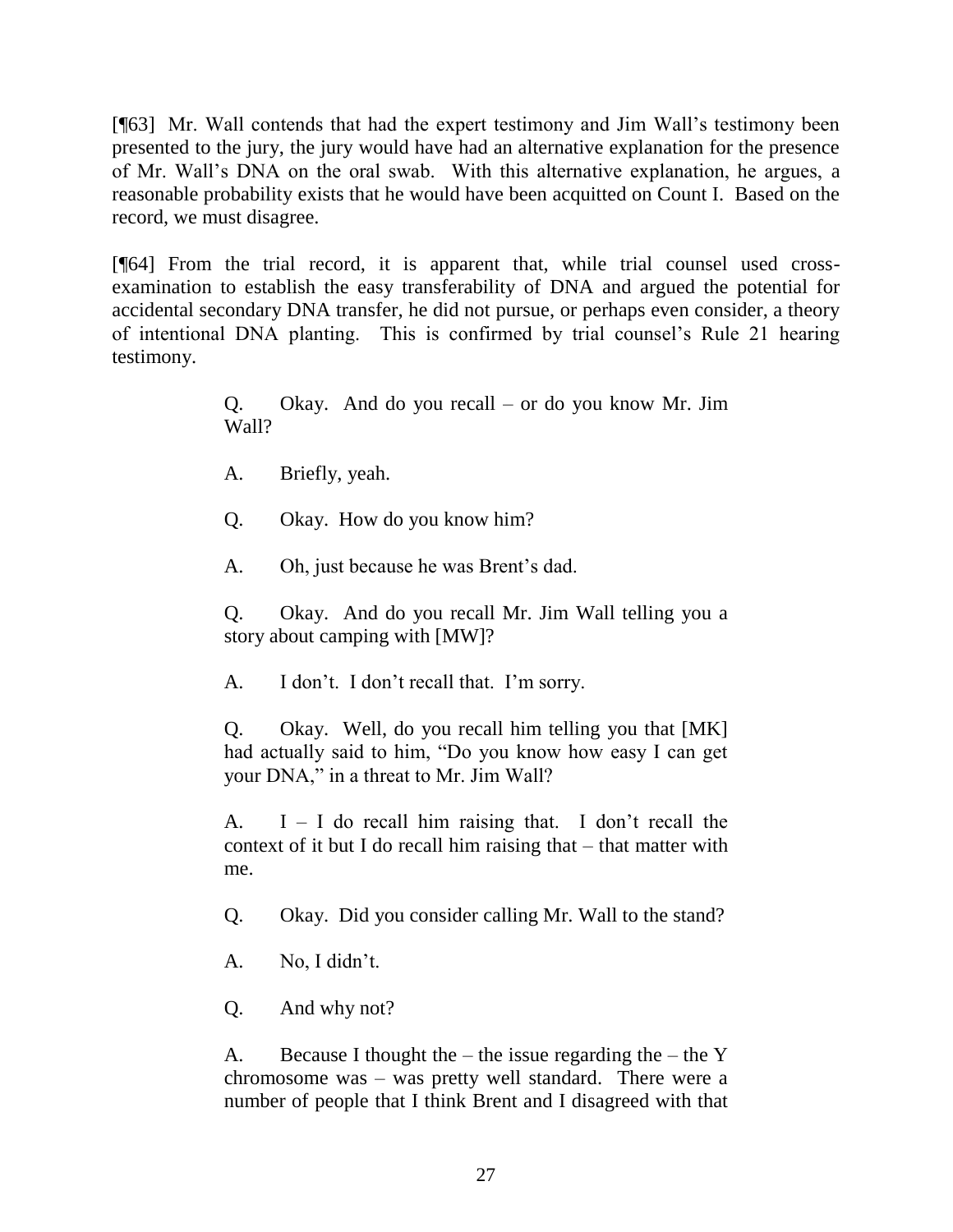he wanted to call that I didn't; and most of those people had to do with her – her history of lying about everything. And when she testified, she pretty much admitted that she lied about everything, so it didn't seem like that was – was something I was going to pursue with those witnesses.

Q. Okay. And did you – did you consider questioning [MW] about whether or not she knew how to get DNA?

A. No. I don't think I ever considered that.

[¶65] While trial counsel explained why he did not want to use Jim Wall for purposes of impeaching MW's credibility, he did not offer a reason for not pursuing a defense theory of intentional DNA planting by MW. We need not, however, determine whether that omission amounted to deficient performance because we conclude the record does not support a finding that had the theory been pursued, a more favorable outcome was reasonably probable. *See Larkins*, ¶ 62, 429 P.3d at 43-44 ("[A] court can decide an ineffective assistance claim on the prejudice prong without considering the deficient performance prong.").

[¶66] First, while Dr. Hampikian testified that the oral swab was consistent with a secondary transfer of DNA, he also testified that it was consistent with the State's theory that the DNA became diluted by MW's drinking of fluids and the several-hour delay in having her mouth swabbed. Dr. Hampikian's testimony is therefore something of a wash. We also question the weight Jim Wall's testimony would have carried as his obvious bias would make his testimony vulnerable to impeachment.

[¶67] Additionally, the record contains no other evidence to buttress the DNA planting theory. MW testified at trial that she had been disciplined for smoking Mr. Wall's cigarette butts, but no date was provided for that incident. We do not know if on the date of MW's allegations, she had access to Mr. Wall's cigarette butts, or even if Mr. Wall still smoked. No evidence was offered at the Rule 21 hearing to answer this question or to support the theory that MW had access to cigarette butts or any other item of Mr. Wall's that she could use to plant his DNA. Based on the record before the district court, the theory of DNA planting was purely speculative.

[¶68] Finally, the DNA on the oral swab was not the only evidence corroborating MW's Count I allegation. MW reported and testified that she observed an ingrown hair near Mr. Wall's penis, and that observation was confirmed by a law enforcement photo and an officer's testimony. Also, MW testified that when she told her stepmother about Mr. Wall's written list of conditions, which she reported included the requirement that she be his sex slave, her stepmother tried to look in Mr. Wall's jacket pocket and he stopped her. Although MW's stepmother testified, she did not refute or address in any manner this